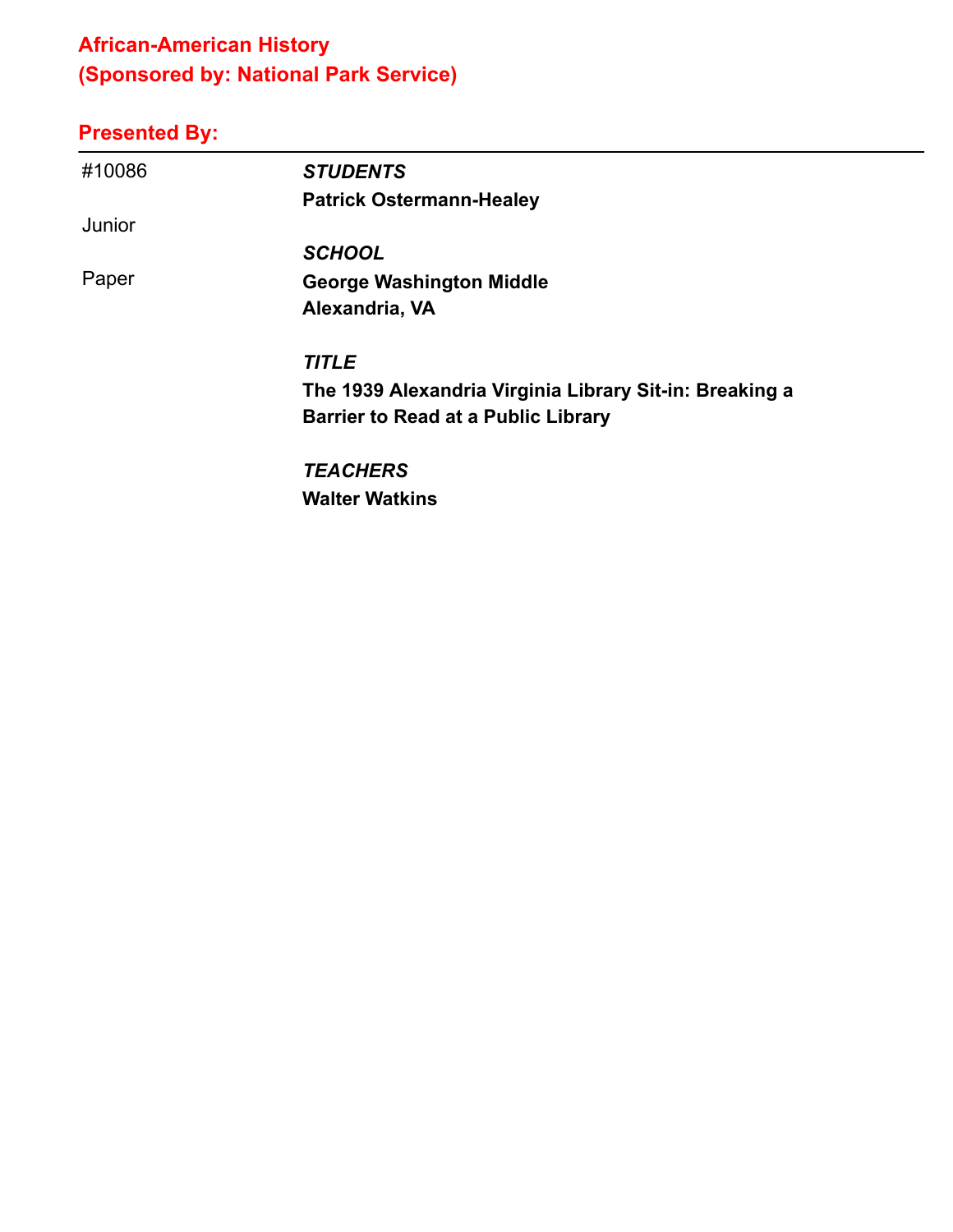# **African-American History (Sponsored by: National Park Service)**

| #22064                   | <b>STUDENTS</b>                                     |
|--------------------------|-----------------------------------------------------|
|                          | Emma Langford, Kameron Brough, Rebecca Brough       |
| Senior                   |                                                     |
|                          | <b>SCHOOL</b>                                       |
| <b>Group Documentary</b> | Lander High School (Lander)                         |
|                          | Lander, WY                                          |
|                          | <b>TITLE</b>                                        |
|                          | Wilma Rudolph: The Will to Change Her World and the |
|                          | <b>Race to See Past Racism</b>                      |
|                          | <b>TEACHERS</b>                                     |
|                          | <b>Stacey Polson</b>                                |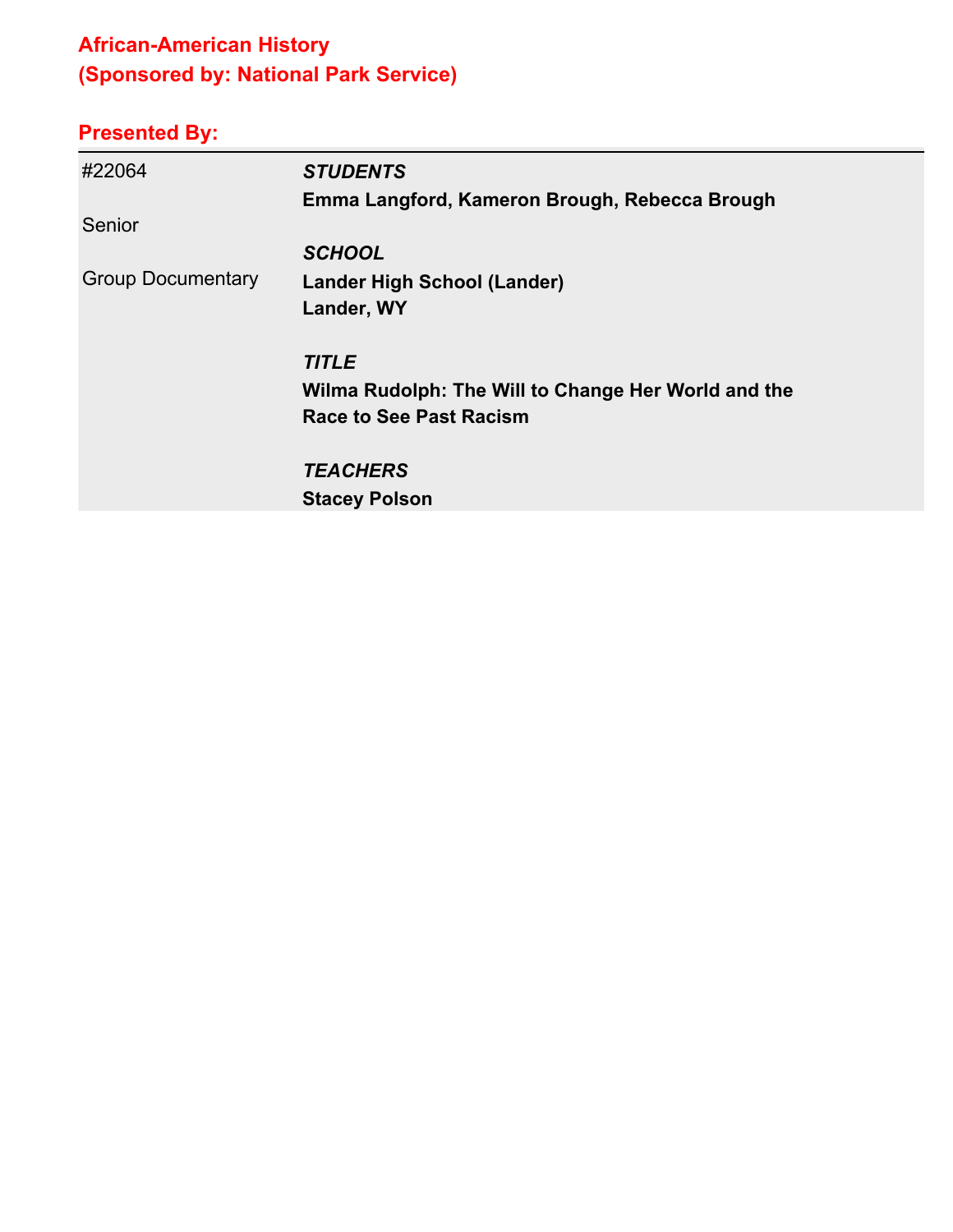# **American Labor History (Sponsored by: American Labor Studies Center)**

| #22023                   | <b>STUDENTS</b>                                |
|--------------------------|------------------------------------------------|
|                          | <b>Chelsea Swasho, Rylee Taylor</b>            |
| Senior                   |                                                |
|                          | <b>SCHOOL</b>                                  |
| <b>Group Documentary</b> | <b>RICHLAND HIGH</b>                           |
|                          | Essex, MO                                      |
|                          | <b>TITLE</b>                                   |
|                          | Freedom Found on a Bootheel Roadside: The 1939 |
|                          | <b>Sharecroppers Strike</b>                    |
|                          | <b>TEACHERS</b>                                |
|                          | <b>Paul Arnold</b>                             |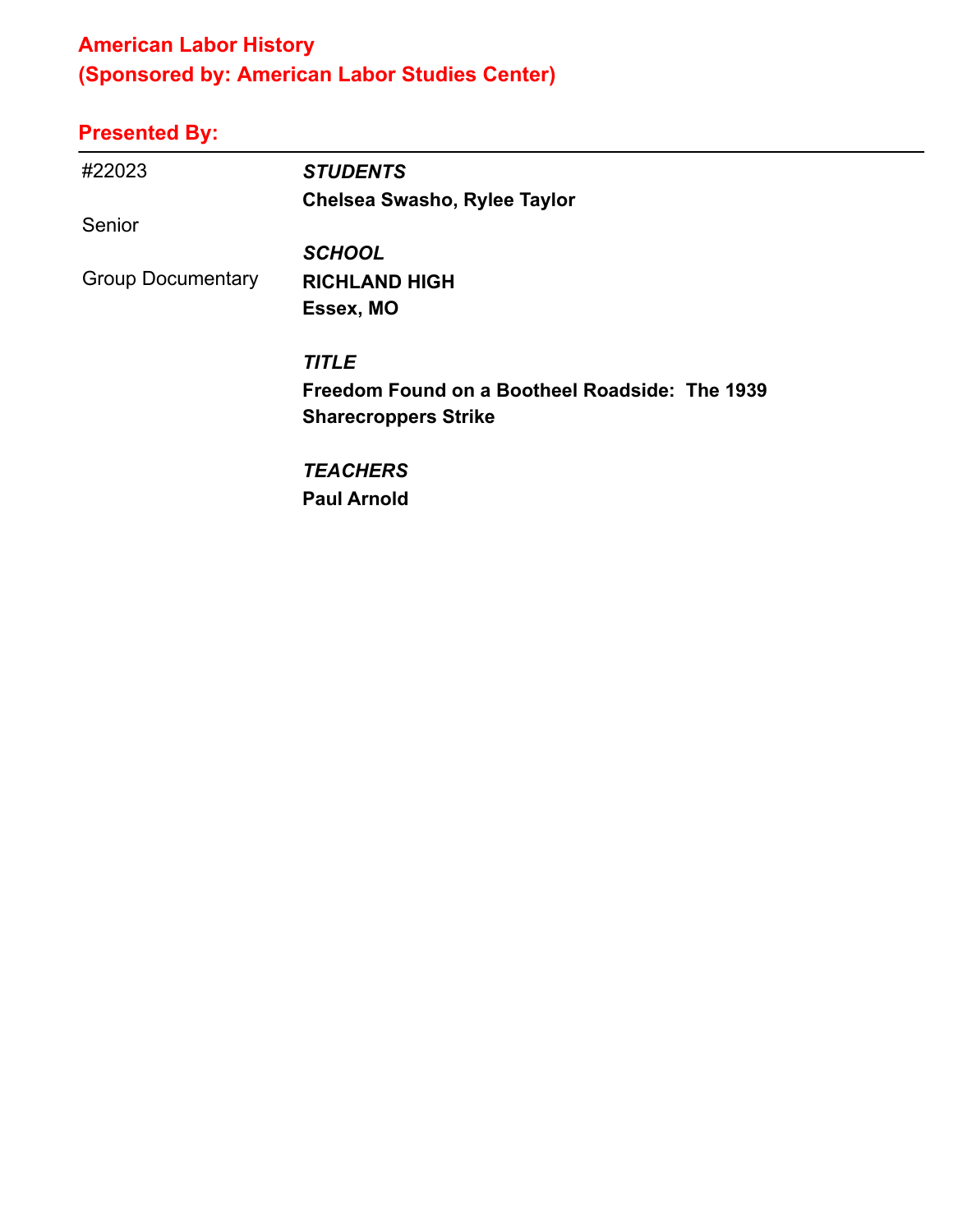# **Asian-American History (Sponsored by: National Park Service)**

| #10087 | <b>STUDENTS</b>                                            |
|--------|------------------------------------------------------------|
|        | <b>August Neumann</b>                                      |
| Junior |                                                            |
|        | <b>SCHOOL</b>                                              |
| Paper  | <b>University School Of Milwaukee</b>                      |
|        | Milwaukee, WI                                              |
|        | <b>TITLE</b>                                               |
|        | U.S. v. Wong Kim Ark: Barred from His Homeland, One        |
|        | <b>Chinese American's Fight for Birthright Citizenship</b> |
|        | <b>TEACHERS</b>                                            |
|        | <b>Chuck Taft</b>                                          |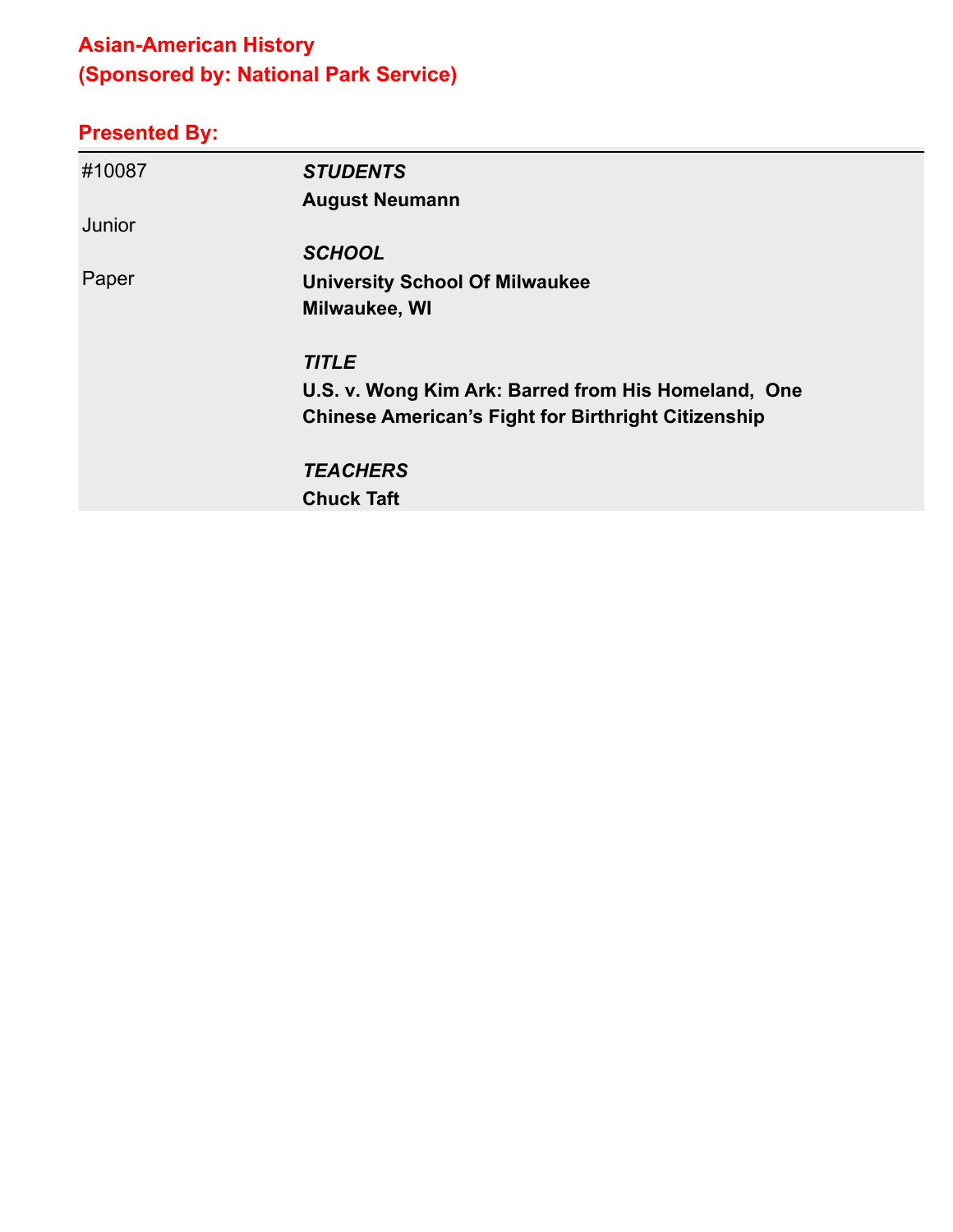# **Asian-American History (Sponsored by: National Park Service)**

| #23021      | <b>STUDENTS</b>                                             |
|-------------|-------------------------------------------------------------|
|             | <b>Alison Chen</b>                                          |
| Senior      |                                                             |
|             | <b>SCHOOL</b>                                               |
| Individual  | <b>Whitehall High School</b>                                |
| Performance | <b>Whitehall, MI</b>                                        |
|             | <b>TITLE</b>                                                |
|             | <b>Cracking the Bamboo Ceiling: Anna May Wong</b>           |
|             | <b>Increases Representation of Asian Americans in Media</b> |
|             | <b>TEACHERS</b>                                             |
|             | <b>Jan Kico</b>                                             |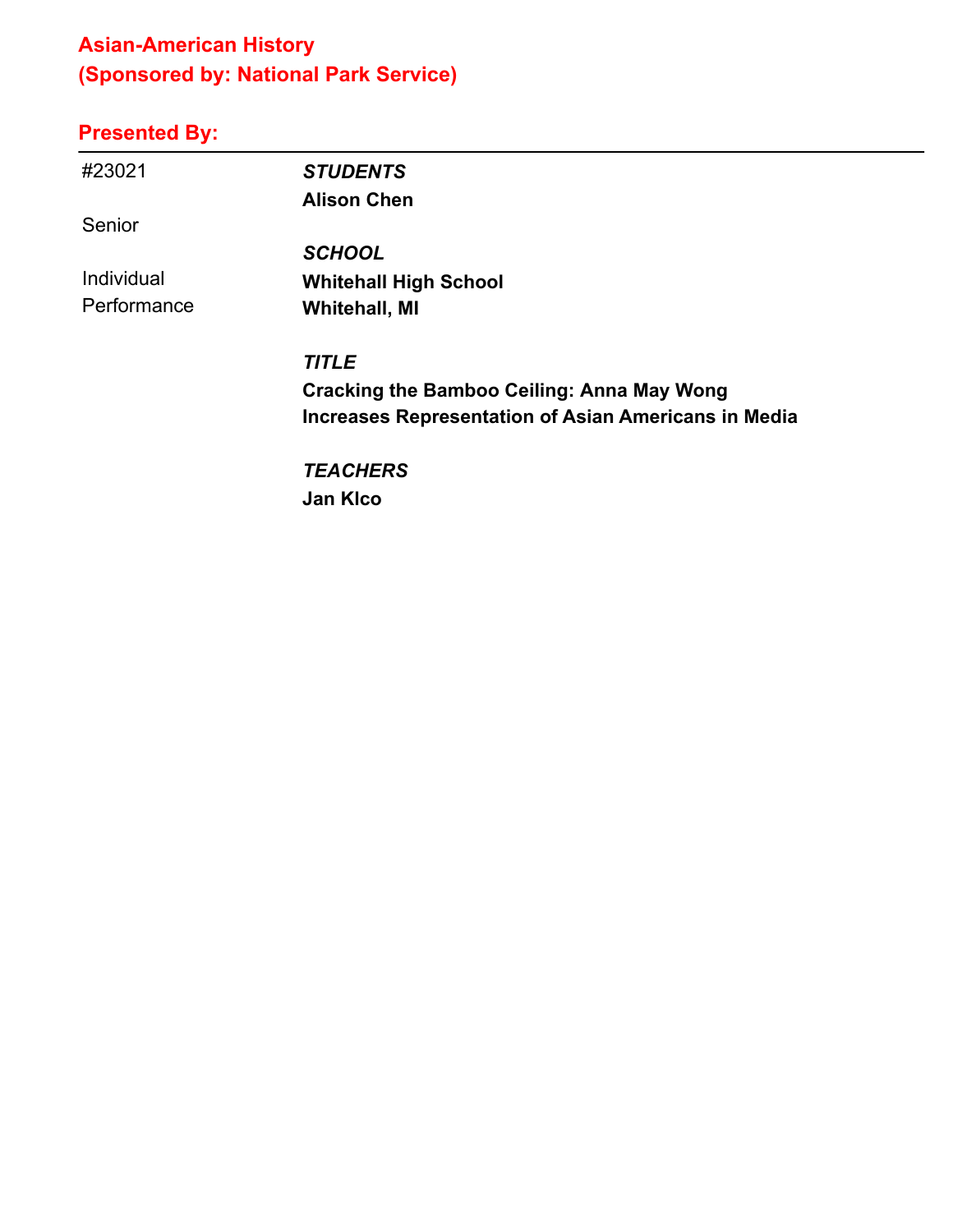# **Captain Ken Coskey Naval History Prize (Sponsored by: Naval Historical Foundation)**

| #15039                    | <b>STUDENTS</b>                                 |
|---------------------------|-------------------------------------------------|
|                           | <b>Kathryn Lucente</b>                          |
| Junior                    |                                                 |
|                           | <b>SCHOOL</b>                                   |
| <b>Individual Exhibit</b> | <b>Red Maple Academy</b>                        |
|                           | New Milford, CT, CT                             |
|                           | <b>TITLE</b>                                    |
|                           | Breaking the Wrong Barriers: The Kara Hultgreen |
|                           | <b>Controversy</b>                              |
|                           | <b>TEACHERS</b>                                 |
|                           | <b>Laura Lucente</b>                            |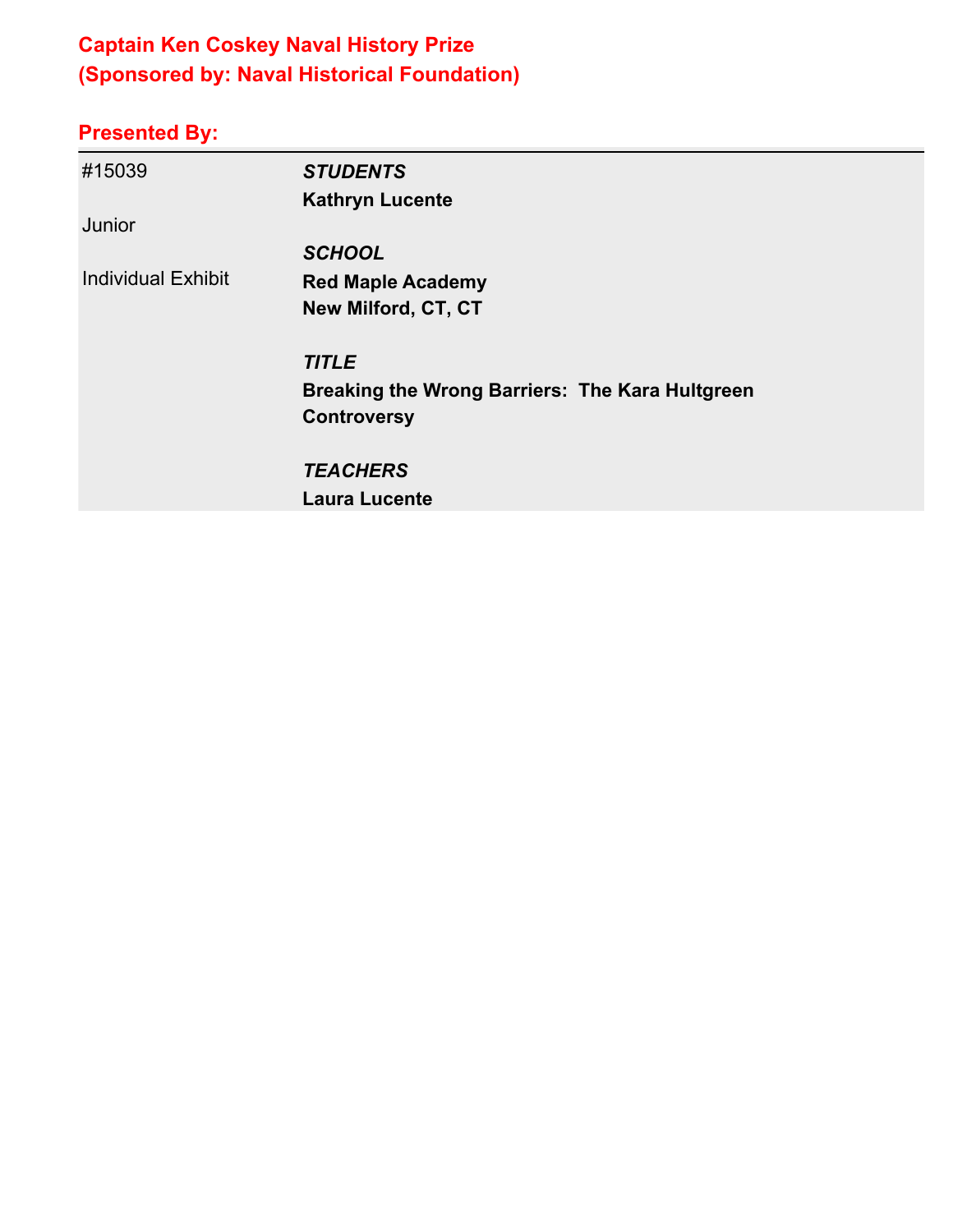## **Captain Ken Coskey Naval History Prize (Sponsored by: Naval Historical Foundation)**

#### **Presented By:**

| #21066      | <b>STUDENTS</b>                                            |
|-------------|------------------------------------------------------------|
|             | <b>Jessie Henderson</b>                                    |
| Senior      |                                                            |
|             | <b>SCHOOL</b>                                              |
| Individual  | <b>Bradley Central High School</b>                         |
| Documentary | <b>Cleveland, TN</b>                                       |
|             |                                                            |
|             | <b>TITLE</b>                                               |
|             | <b>Unwelcomed Soldiers Invading a Fraternity: Breaking</b> |
|             | <b>Gender Barriers in the United States Military</b>       |
|             | <b>TEACHERS</b>                                            |

**Julie Mitchell**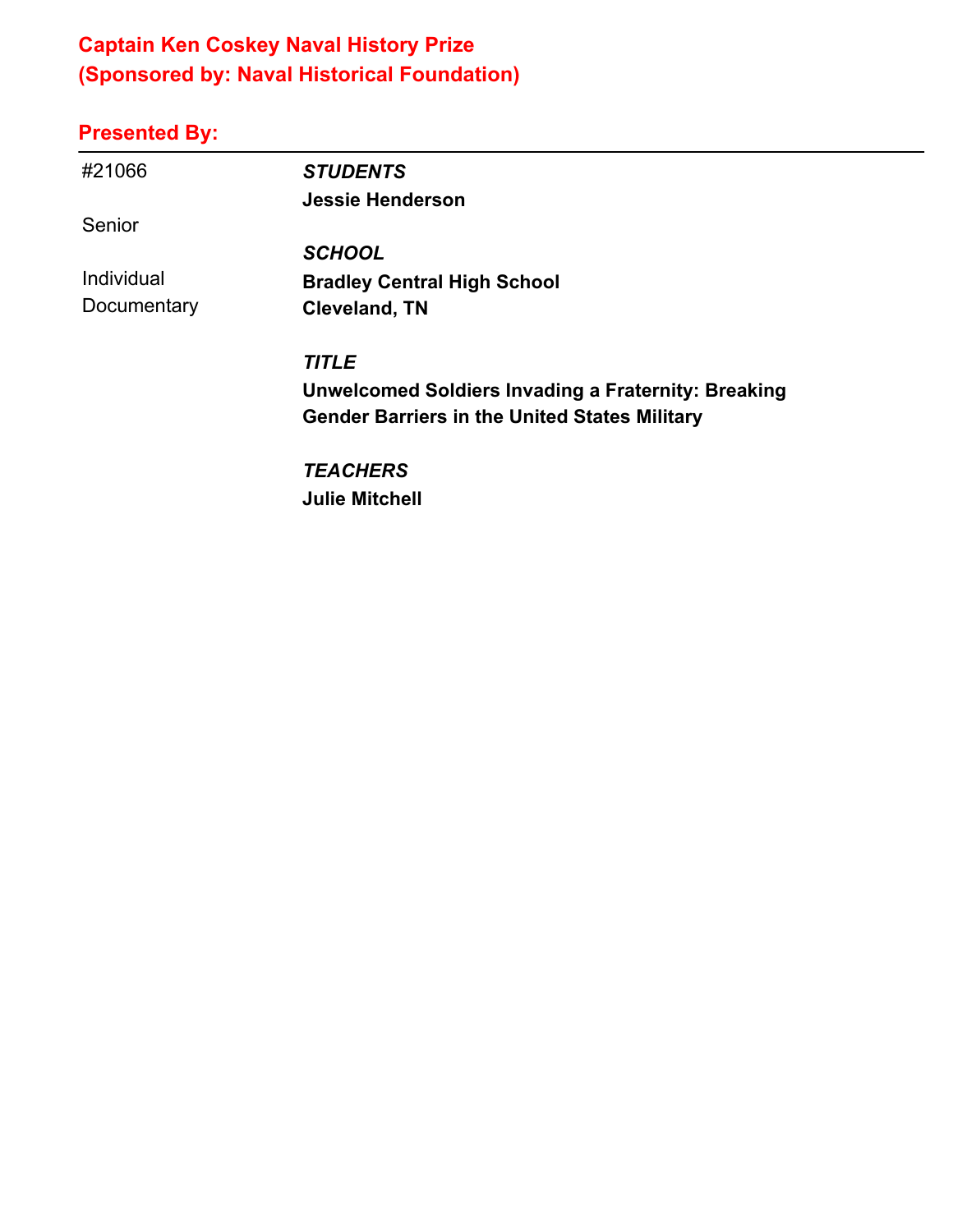## **Chronicling America: Historic American Newspapers Prize (Sponsored by: National Endowment For The Humanities)**

| #10067 | <b>STUDENTS</b>                                        |
|--------|--------------------------------------------------------|
|        | <b>Pragya Chauhan</b>                                  |
| Junior |                                                        |
|        | <b>SCHOOL</b>                                          |
| Paper  | <b>WASHINGTON JUNIOR HIGH SCHOOL</b>                   |
|        | <b>Bentonville, AR</b>                                 |
|        | <b>TITLE</b>                                           |
|        | <b>Curing the Blue: Breaking Barriers in Pediatric</b> |
|        | Cardiology                                             |
|        | <b>TEACHERS</b>                                        |
|        | <b>Debra Hight</b>                                     |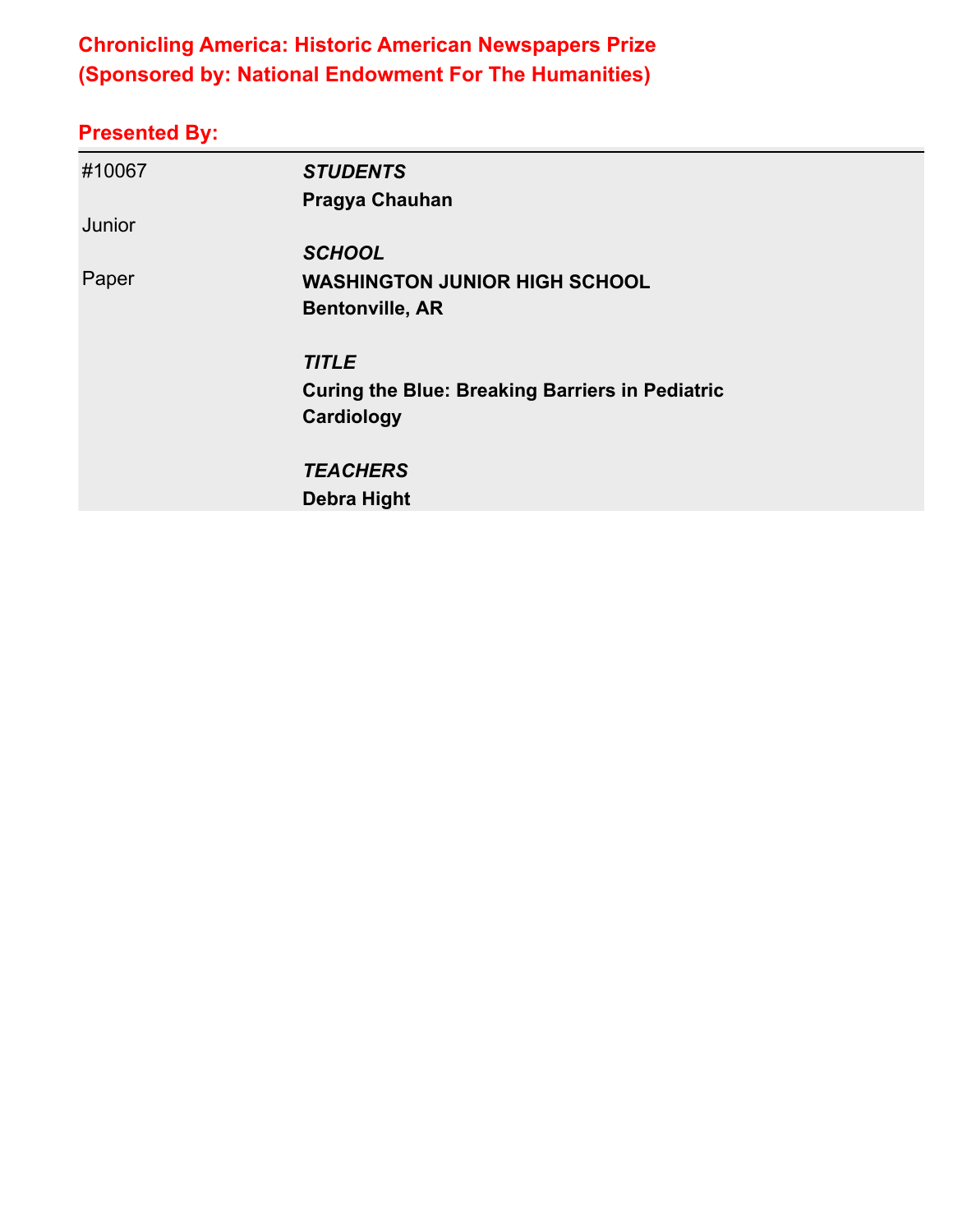## **Chronicling America: Historic American Newspapers Prize (Sponsored by: National Endowment For The Humanities)**

| #22072                   | <b>STUDENTS</b>                                         |
|--------------------------|---------------------------------------------------------|
|                          | Amy Malt, Eden Stout, Grace Kushigian, Lauren Wilkie    |
| Senior                   |                                                         |
|                          | <b>SCHOOL</b>                                           |
| <b>Group Documentary</b> | <b>Great Expectations</b>                               |
|                          | , NC                                                    |
|                          | <b>TITLE</b>                                            |
|                          | <b>From Briggs to Brown:</b>                            |
|                          | How the Lone Dissent of Justice Julius Waring Broke the |
|                          | Barriers of Segregation and Reversed Plessy v.          |
|                          | <b>Ferguson</b>                                         |
|                          | <b>TEACHERS</b>                                         |
|                          | <b>Lisa Dillon</b>                                      |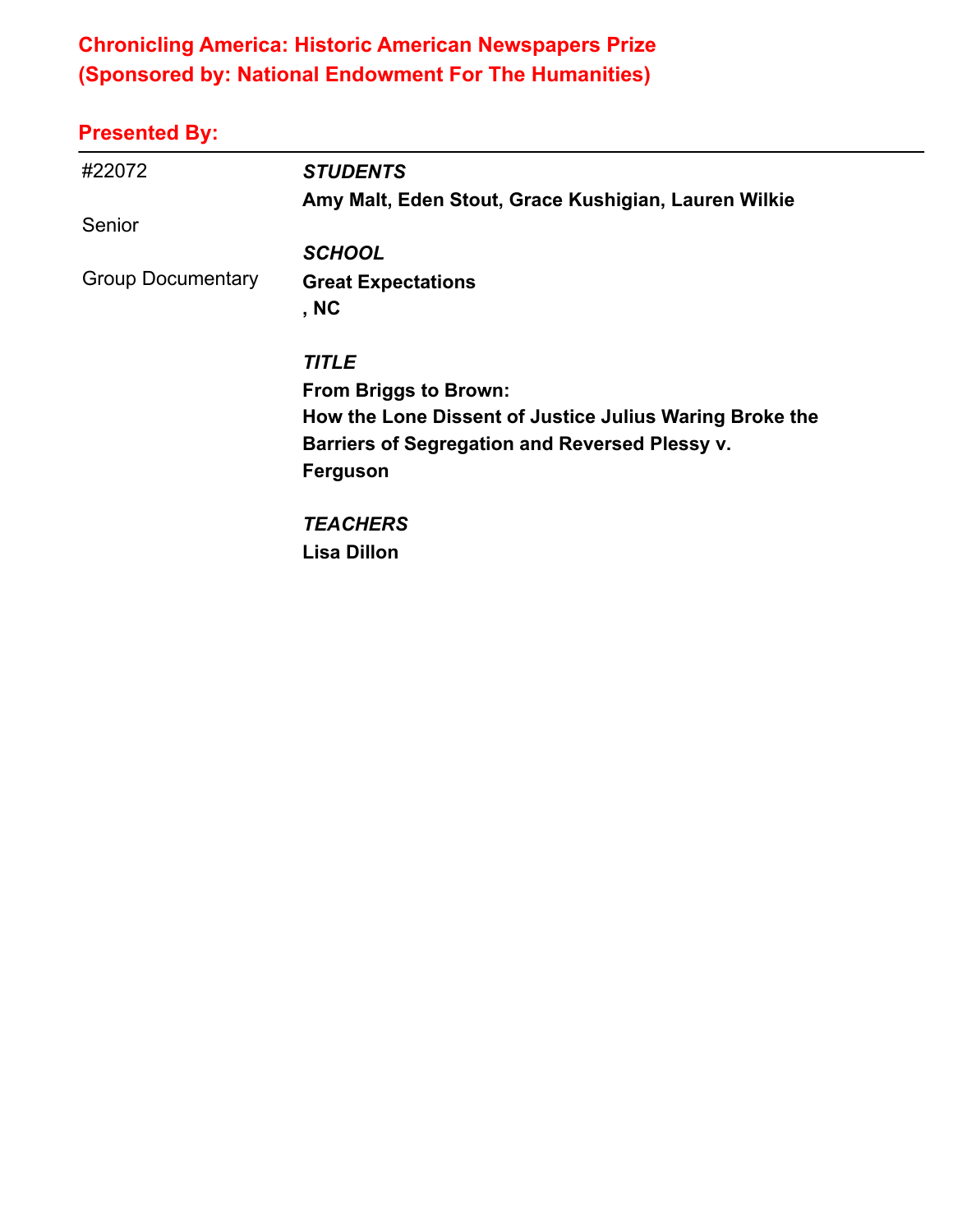# **Discovery or Exploration in History (Sponsored by: Library Of Congress)**

| #12089                   | <b>STUDENTS</b>               |
|--------------------------|-------------------------------|
| Junior                   | Nicola Klarfeld, Sara Weinrod |
|                          | <b>SCHOOL</b>                 |
| <b>Group Documentary</b> | <b>Deal MS</b>                |
|                          | <b>Washington, DC</b>         |
|                          | <b>TITLE</b>                  |
|                          | <b>The Apollo Program</b>     |
|                          | <b>TEACHERS</b>               |
|                          | <b>Alexus McIntyre</b>        |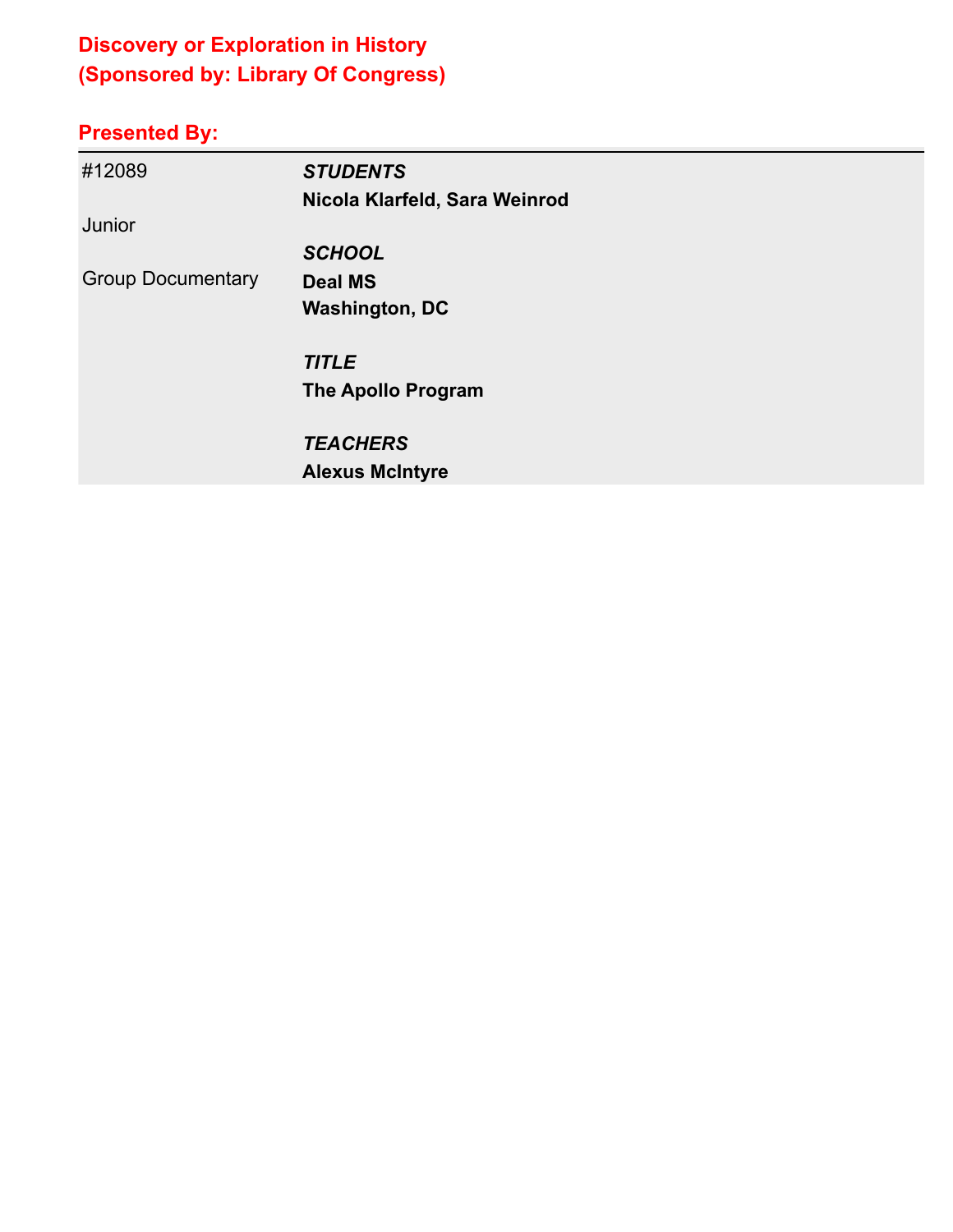# **Discovery or Exploration in History (Sponsored by: Library Of Congress)**

| #22057                   | <b>STUDENTS</b>                                       |
|--------------------------|-------------------------------------------------------|
|                          | Amelia Peoples, Cate Mossman, Kate Schein             |
| Senior                   |                                                       |
|                          | <b>SCHOOL</b>                                         |
| <b>Group Documentary</b> | <b>Classen High School Of Advanced Studies</b>        |
|                          | <b>Oklahoma City, OK</b>                              |
|                          | <b>TITLE</b>                                          |
|                          | The Journey to Mars: How Donna Shirley Broke Barriers |
|                          | for Women in Space Engineering                        |
|                          | <b>TEACHERS</b>                                       |
|                          | <b>Billy Tilman</b>                                   |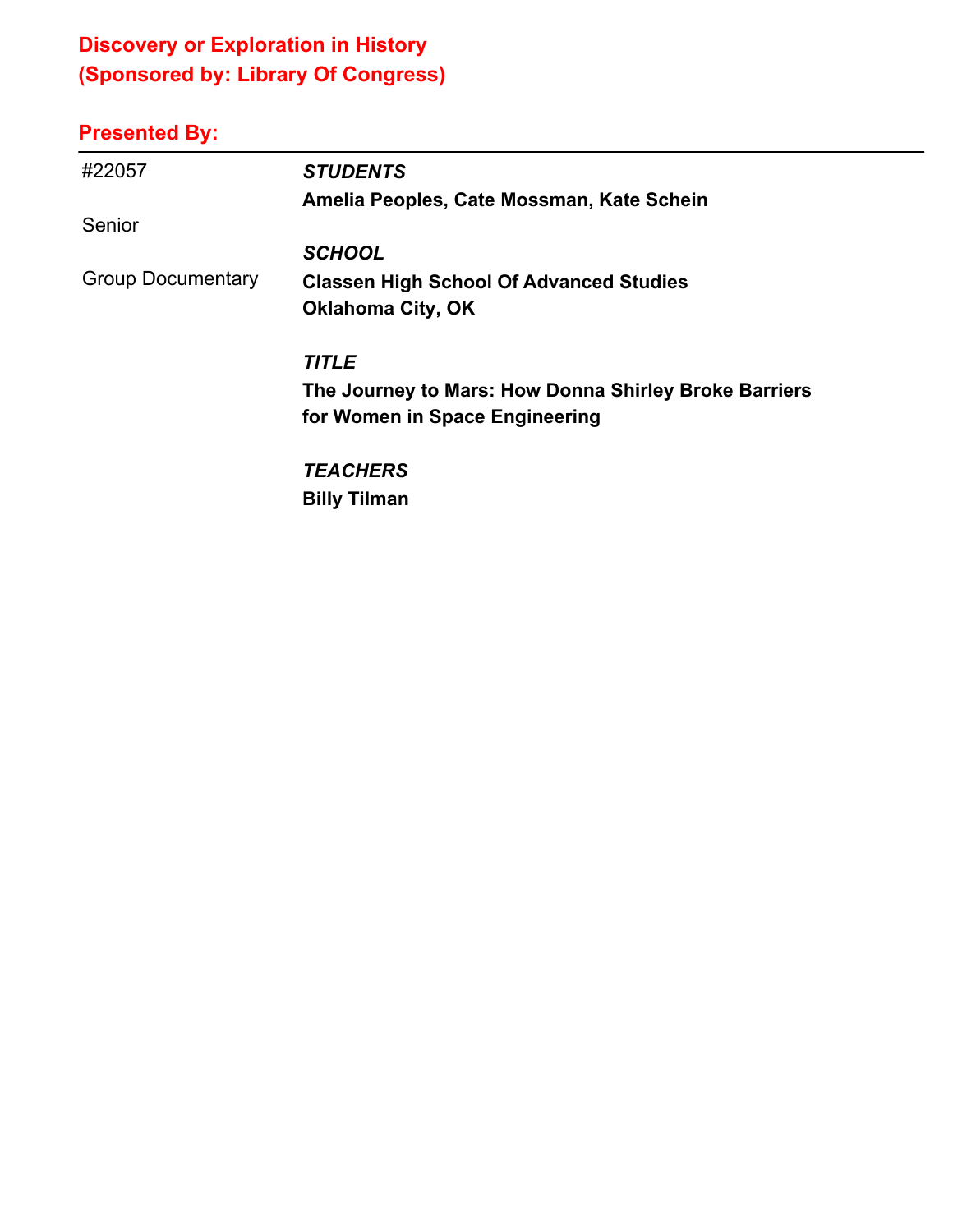# **Equality in History (Sponsored by: Celie And Tabitha Niehaus)**

| #16040               | <b>STUDENTS</b>                 |
|----------------------|---------------------------------|
|                      | Alexa Delgado, McKayla Howerton |
| Junior               |                                 |
|                      | <b>SCHOOL</b>                   |
| <b>Group Exhibit</b> | <b>Canton Elementary School</b> |
|                      | Longdale, OK                    |
|                      | <b>TITLE</b>                    |
|                      | <b>Woman vs. Woman</b>          |
|                      | <b>TEACHERS</b>                 |
|                      | <b>Penny Heath</b>              |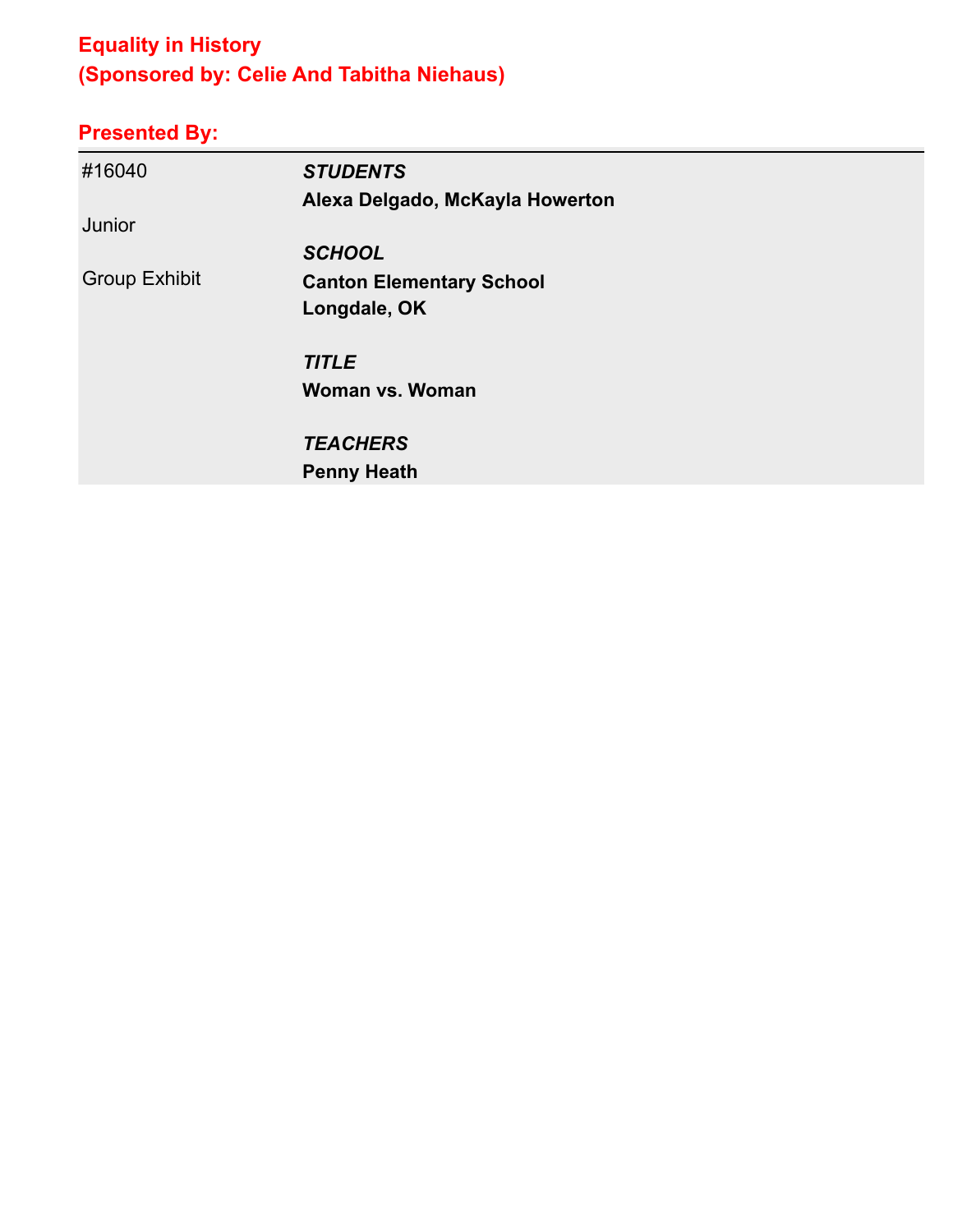# **Equality in History (Sponsored by: Celie And Tabitha Niehaus)**

| #24028                   | <b>STUDENTS</b>                                          |
|--------------------------|----------------------------------------------------------|
|                          | Scarlett Pleasant, Shayleigh Cire, William Tabor, Willow |
| Senior                   | Lehrer                                                   |
| <b>Group Performance</b> | <b>SCHOOL</b>                                            |
|                          | <b>Liberty High</b>                                      |
|                          | Bedford, VA                                              |
|                          | <b>TITLE</b>                                             |
|                          | Breaking the Gender Barrier at the Virginia Military     |
|                          | <b>Institute</b>                                         |
|                          | <b>TEACHERS</b>                                          |
|                          | <b>Mickey VanDerwerker</b>                               |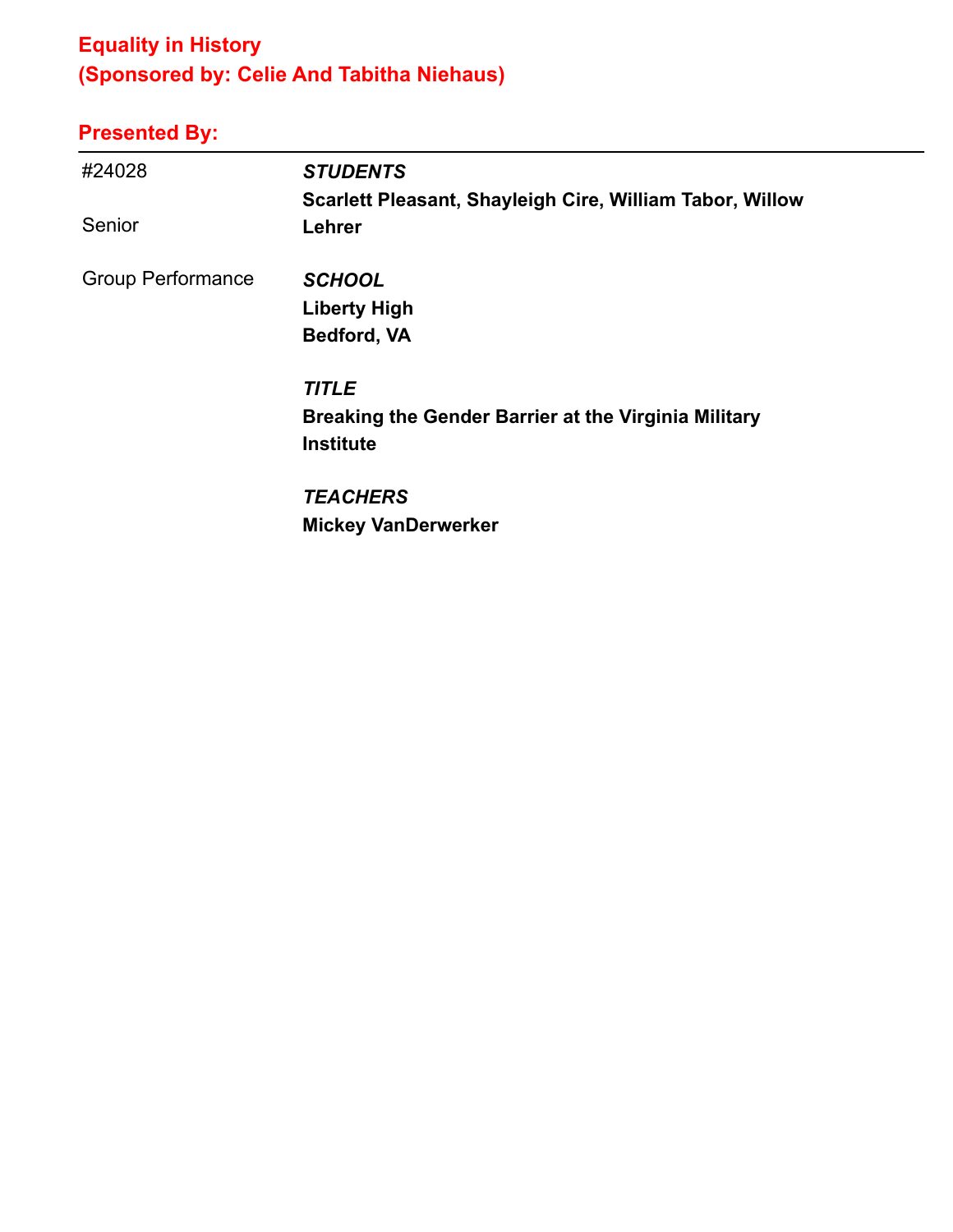## **George Washington Leadership in History (Sponsored by: George Washington's Mount Vernon)**

| #17022                    | <b>STUDENTS</b>                                       |
|---------------------------|-------------------------------------------------------|
|                           | <b>Sean Owen</b>                                      |
| Junior                    |                                                       |
|                           | <b>SCHOOL</b>                                         |
| <b>Individual Website</b> | <b>Floyd Dryden Middle School</b>                     |
|                           | Juneau, AK                                            |
|                           | <b>TITLE</b>                                          |
|                           | <b>Storming Redoubts 9 and 10: Two Small Barriers</b> |
|                           | <b>Blocking a Large Victory</b>                       |
|                           | <b>TEACHERS</b>                                       |
|                           | <b>Jeannette Sleppy</b>                               |
|                           |                                                       |
| #14016                    | <b>STUDENTS</b>                                       |
|                           | Gia Gupta, Jiwoo Lee, Karina Gupta                    |
| Junior                    |                                                       |
|                           | <b>SCHOOL</b>                                         |
| <b>Group Performance</b>  | <b>Rosa International Middle School</b>               |
|                           | <b>Cherry Hill, NJ</b>                                |
|                           | <b>TITLE</b>                                          |
|                           | <b>Concealed in the Shadows: Breaking Principles;</b> |
|                           | Washington's Hidden Army That Won America's Freedom   |
|                           | <b>TEACHERS</b>                                       |
|                           | <b>Christy Marrella</b>                               |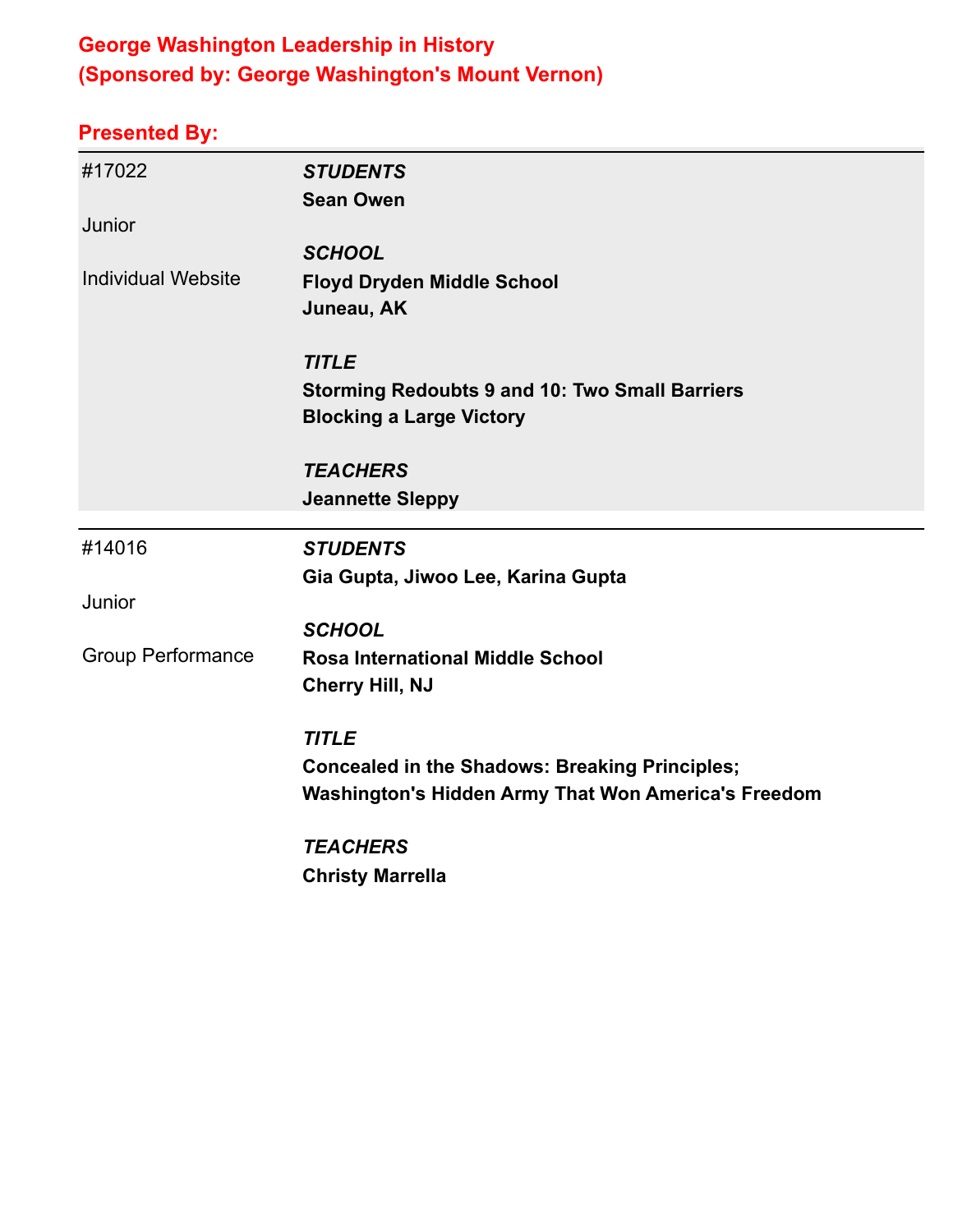## **Global Peace Prize (Sponsored by: United States Institute Of Peace)**

| #18042               | <b>STUDENTS</b>                    |
|----------------------|------------------------------------|
|                      | Gabriella Grogg, Katelynn Murdock  |
| Junior               |                                    |
|                      | <b>SCHOOL</b>                      |
| <b>Group Website</b> | <b>Marlatt Elem</b>                |
|                      | <b>Manhattan, KS</b>               |
|                      | <b>TITLE</b>                       |
|                      | <b>International Space Station</b> |
|                      | <b>TEACHERS</b>                    |
|                      | <b>Terry Healy</b>                 |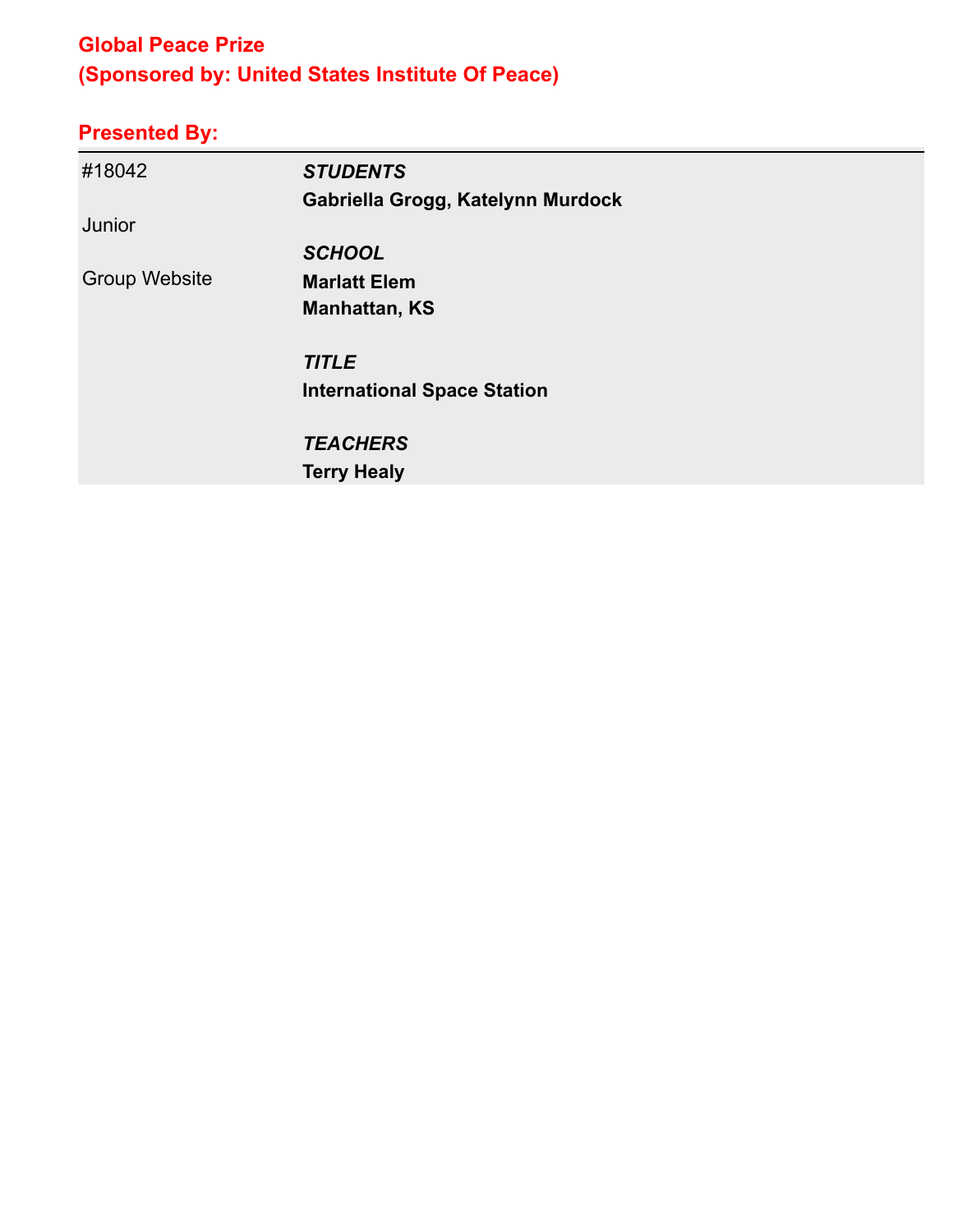## **Global Peace Prize (Sponsored by: United States Institute Of Peace)**

# **Presented By:**

| #21083      | <b>STUDENTS</b>                                      |
|-------------|------------------------------------------------------|
|             | <b>Allison Bushong</b>                               |
| Senior      |                                                      |
|             | <b>SCHOOL</b>                                        |
| Individual  | <b>Martin Luther King High School</b>                |
| Documentary | <b>Riverside, CA</b>                                 |
|             | <b>TITLE</b>                                         |
|             | Nixon's Trip to China: Breaking a Diplomatic Barrier |
|             | <b>TEACHERS</b>                                      |

**Ned Hocking**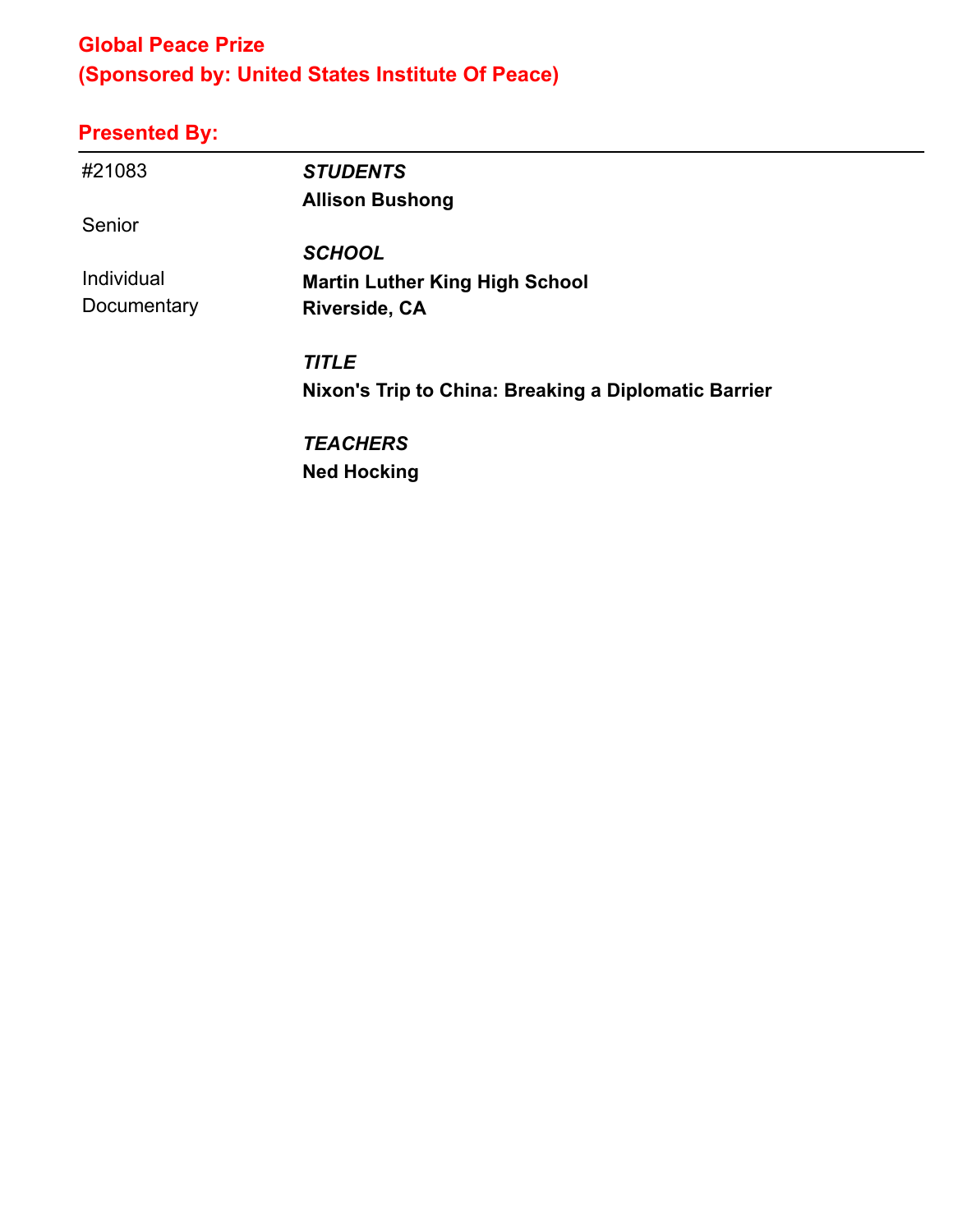## **History in the Federal Government (Sponsored by: Society For History In The Federal Government)**

| #15058                    | <b>STUDENTS</b>                   |
|---------------------------|-----------------------------------|
|                           | <b>Eli Stapler</b>                |
| Junior                    |                                   |
|                           | <b>SCHOOL</b>                     |
| <b>Individual Exhibit</b> | <b>Hampton Cove Middle Sch</b>    |
|                           | <b>Owens Cross Roads, AL</b>      |
|                           | <b>TITLE</b>                      |
|                           | <b>CCC: Roosevelt's Tree Army</b> |
|                           | <b>TEACHERS</b>                   |
|                           | <b>Dana Hall</b>                  |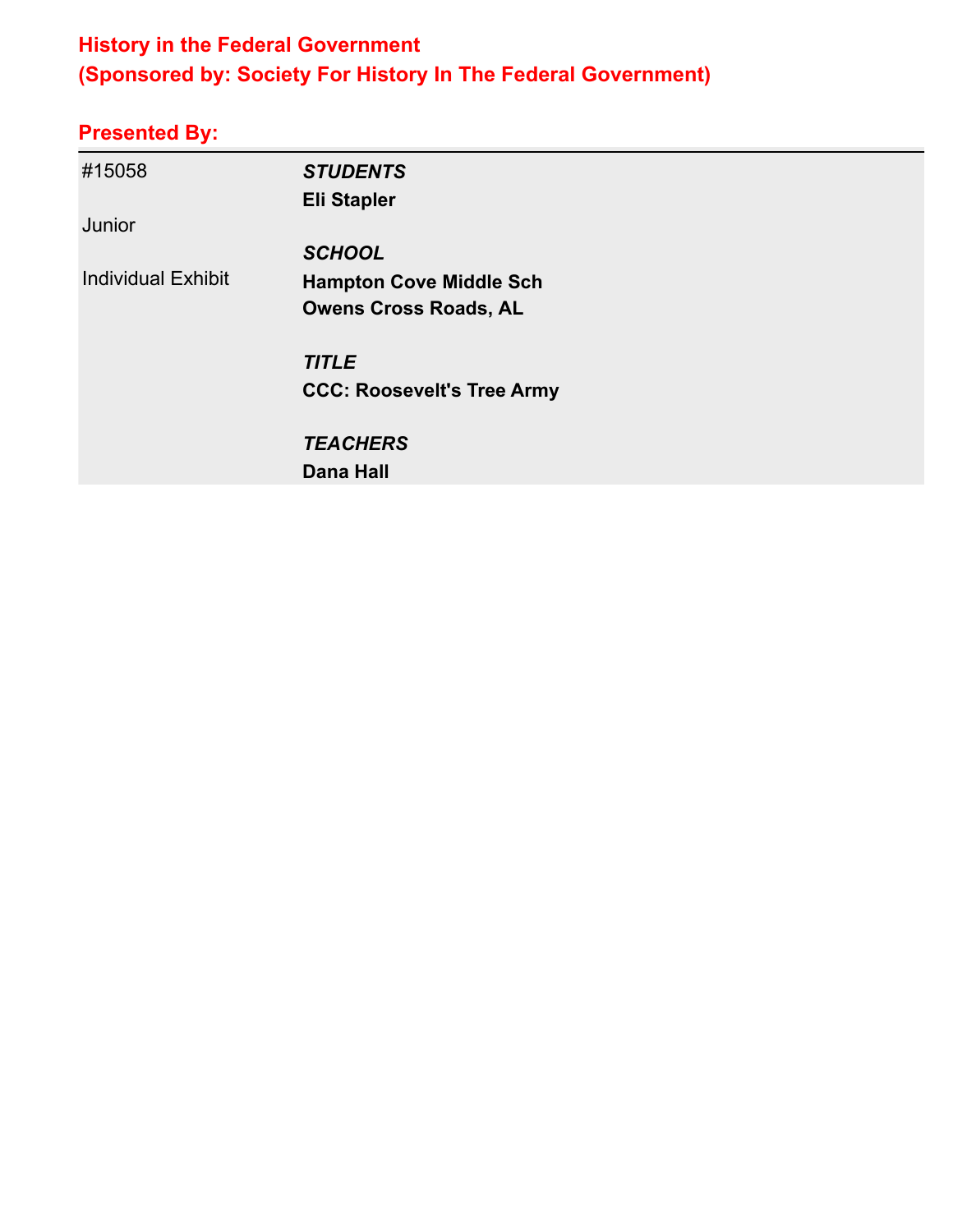# **History of Agriculture and Rural Life (Sponsored by: Agricultural History Society)**

| #15001                    | <b>STUDENTS</b>                                        |
|---------------------------|--------------------------------------------------------|
|                           | <b>Alexander Stumbur</b>                               |
| Junior                    |                                                        |
|                           | <b>SCHOOL</b>                                          |
| <b>Individual Exhibit</b> | <b>Winburn Middle School</b>                           |
|                           | Lexington, KY                                          |
|                           | <b>TITLE</b>                                           |
|                           | Pack Horse Library Project: Breaking the Boundaries of |
|                           | <b>Poverty and Illiteracy</b>                          |
|                           | <b>TEACHERS</b>                                        |
|                           | <b>Deedra Hicks</b>                                    |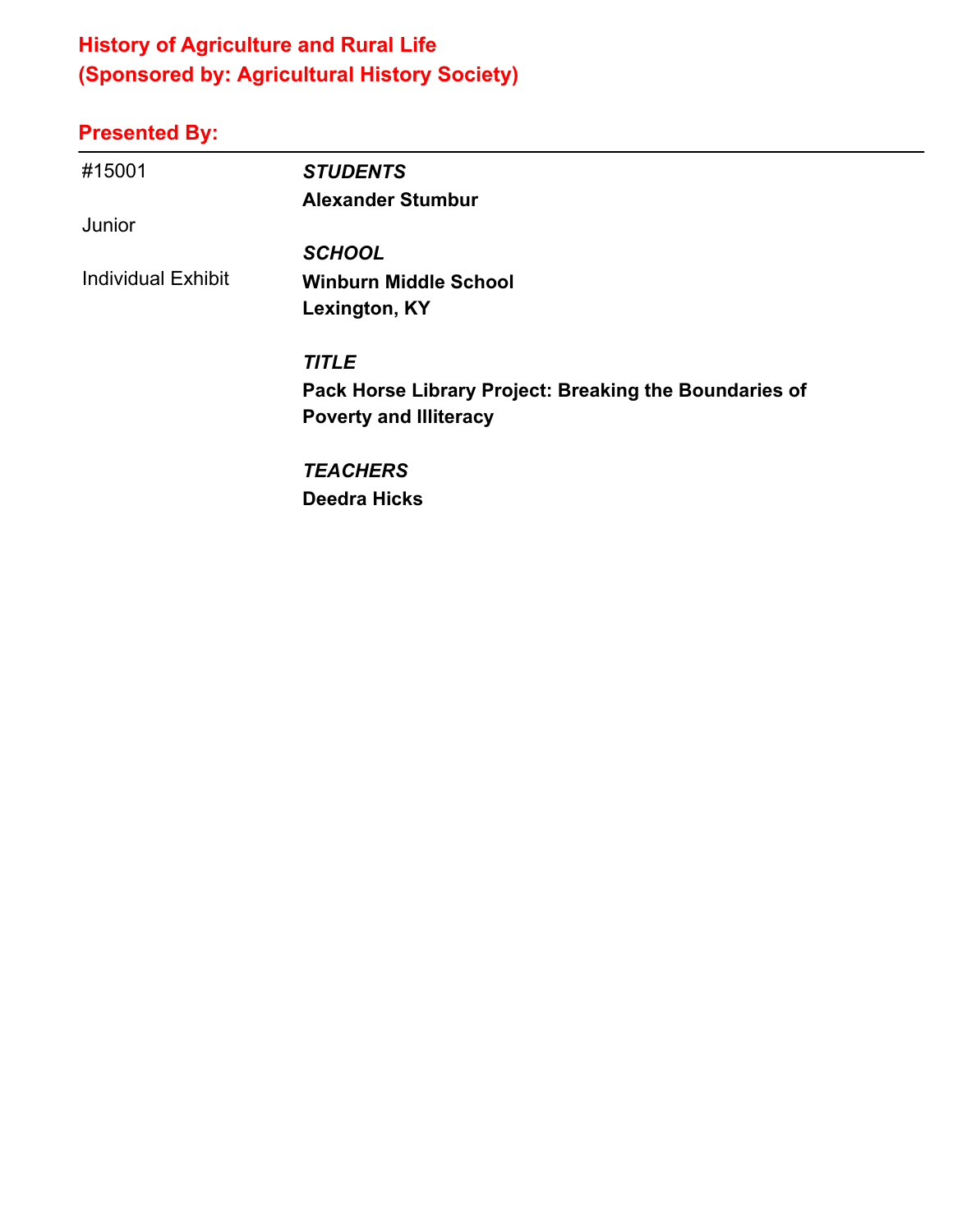## **History of the Physical Sciences & Technology (Sponsored by: American Institute of Physics, Niels Bohr Library & Archive)**

| #17025                    | <b>STUDENTS</b>                                  |
|---------------------------|--------------------------------------------------|
|                           | <b>Rohan Singh</b>                               |
| Junior                    |                                                  |
|                           | <b>SCHOOL</b>                                    |
| <b>Individual Website</b> | <b>WASHINGTON JUNIOR HIGH SCHOOL</b>             |
|                           | <b>Bentonville, AR</b>                           |
|                           | <b>TITLE</b>                                     |
|                           | Brahmagupta, the Jewel of Indian Mathematicians: |
|                           | Inventing the Idea of Nothing                    |
|                           | <b>TEACHERS</b>                                  |
|                           | <b>Debra Hight</b>                               |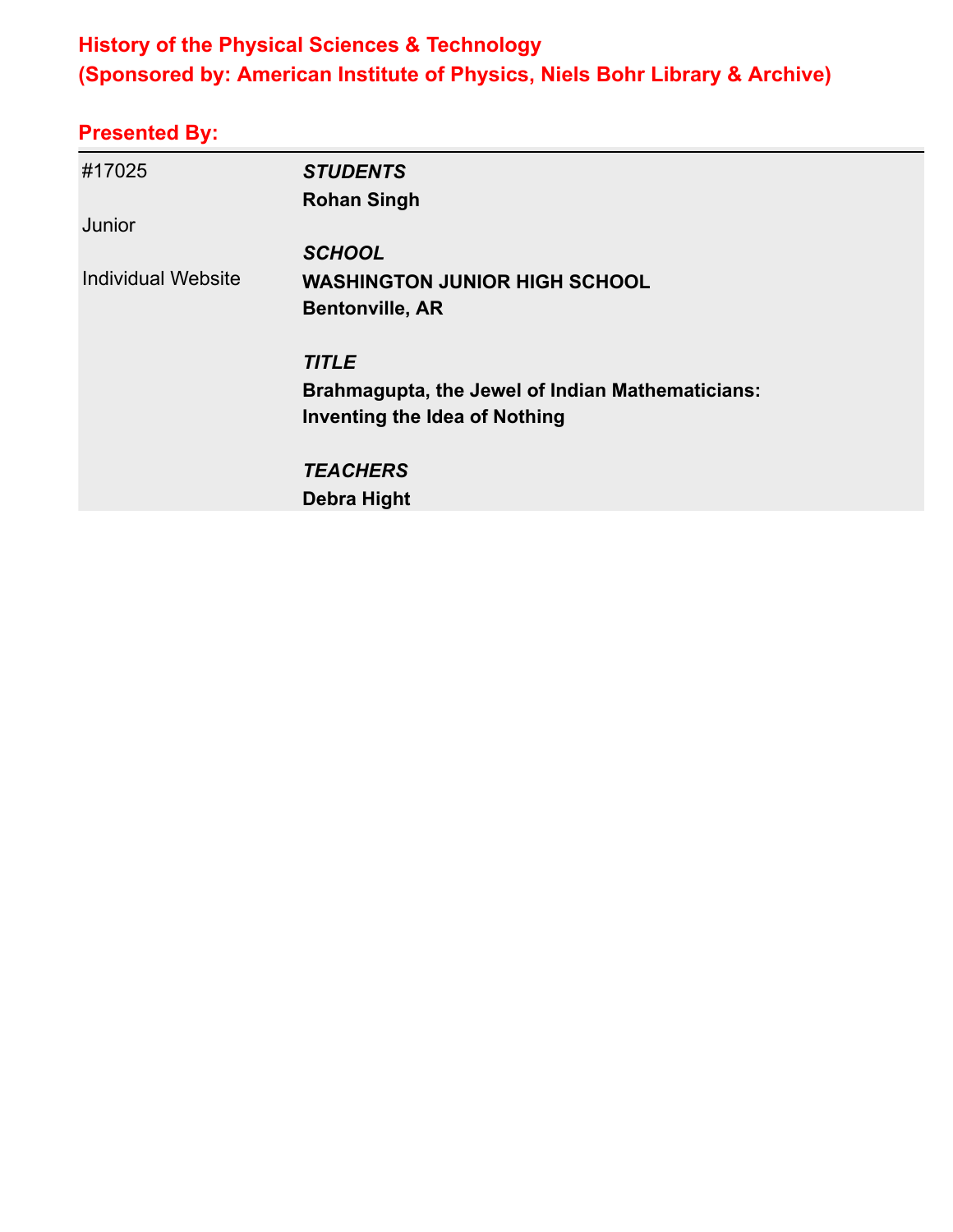## **History of the Physical Sciences & Technology (Sponsored by: American Institute of Physics, Niels Bohr Library & Archive)**

| #27004                    | <b>STUDENTS</b><br><b>Reganne Watts</b>                   |
|---------------------------|-----------------------------------------------------------|
| Senior                    |                                                           |
|                           | <b>SCHOOL</b>                                             |
| <b>Individual Website</b> | <b>Boise High School</b>                                  |
|                           | Boise, ID                                                 |
|                           | <b>TITLE</b>                                              |
|                           | Maria Mitchell: Breaking Barriers to Prove the Sky Is Not |
|                           | the Limit for Women                                       |
|                           | <b>TEACHERS</b>                                           |
|                           | <b>Aaron Olswanger</b>                                    |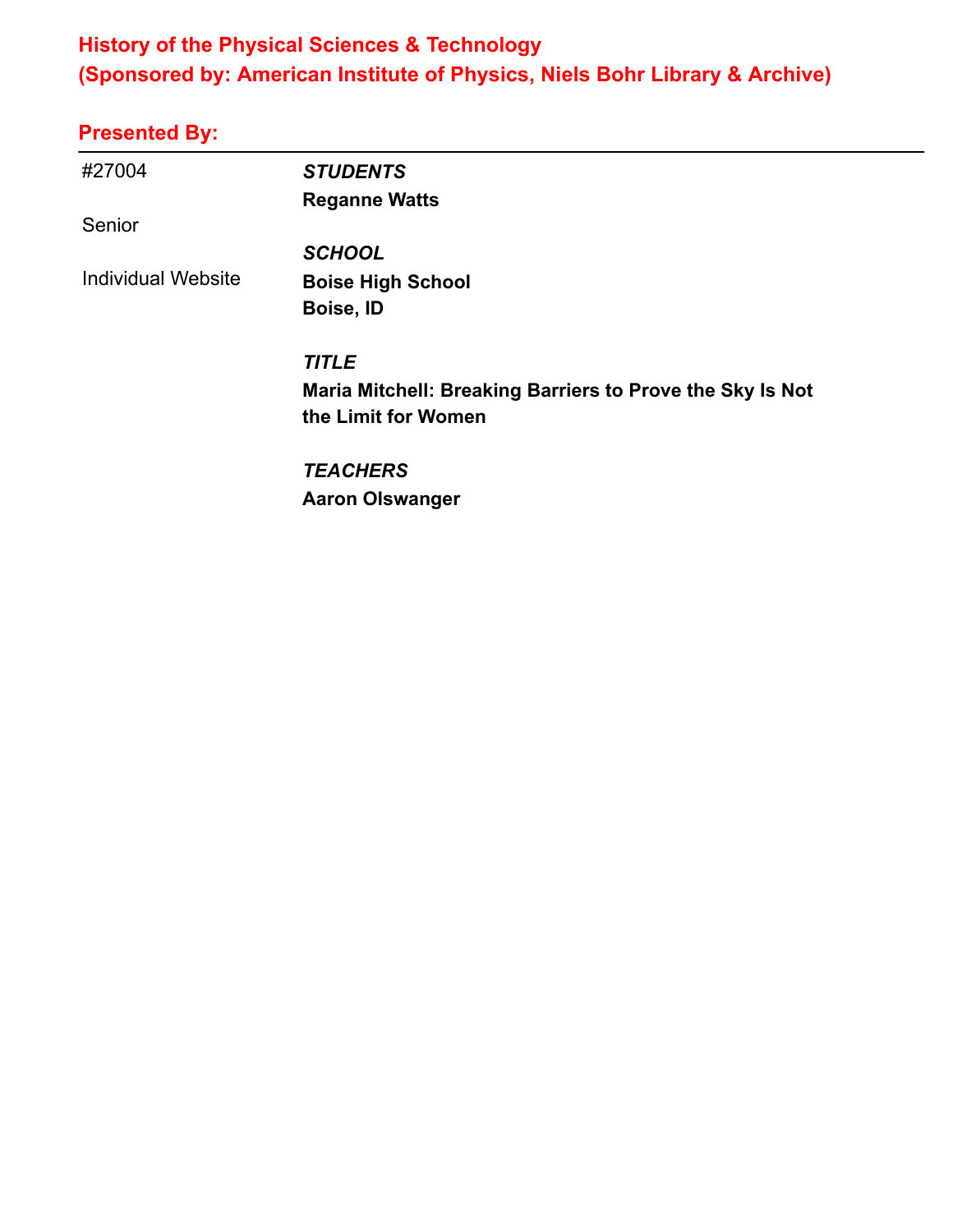# **Immigration History Award (Sponsored by: Lombardo Family)**

| #22044<br>Senior         | <b>STUDENTS</b><br>Anna Paulsell, Emily Sliwinski, Lauryn Dinh, Sofia Rossi,<br><b>Tianhui Zhou</b> |
|--------------------------|-----------------------------------------------------------------------------------------------------|
| <b>Group Documentary</b> | <b>SCHOOL</b><br><b>International Community School</b><br><b>Kirkland, WA</b>                       |
|                          | <b>TITLE</b><br>The Harada House: Breaking the Barrier of the 1913<br><b>Alien Land Law</b>         |
|                          | <b>TEACHERS</b>                                                                                     |
|                          | Aleksandra Fraleigh                                                                                 |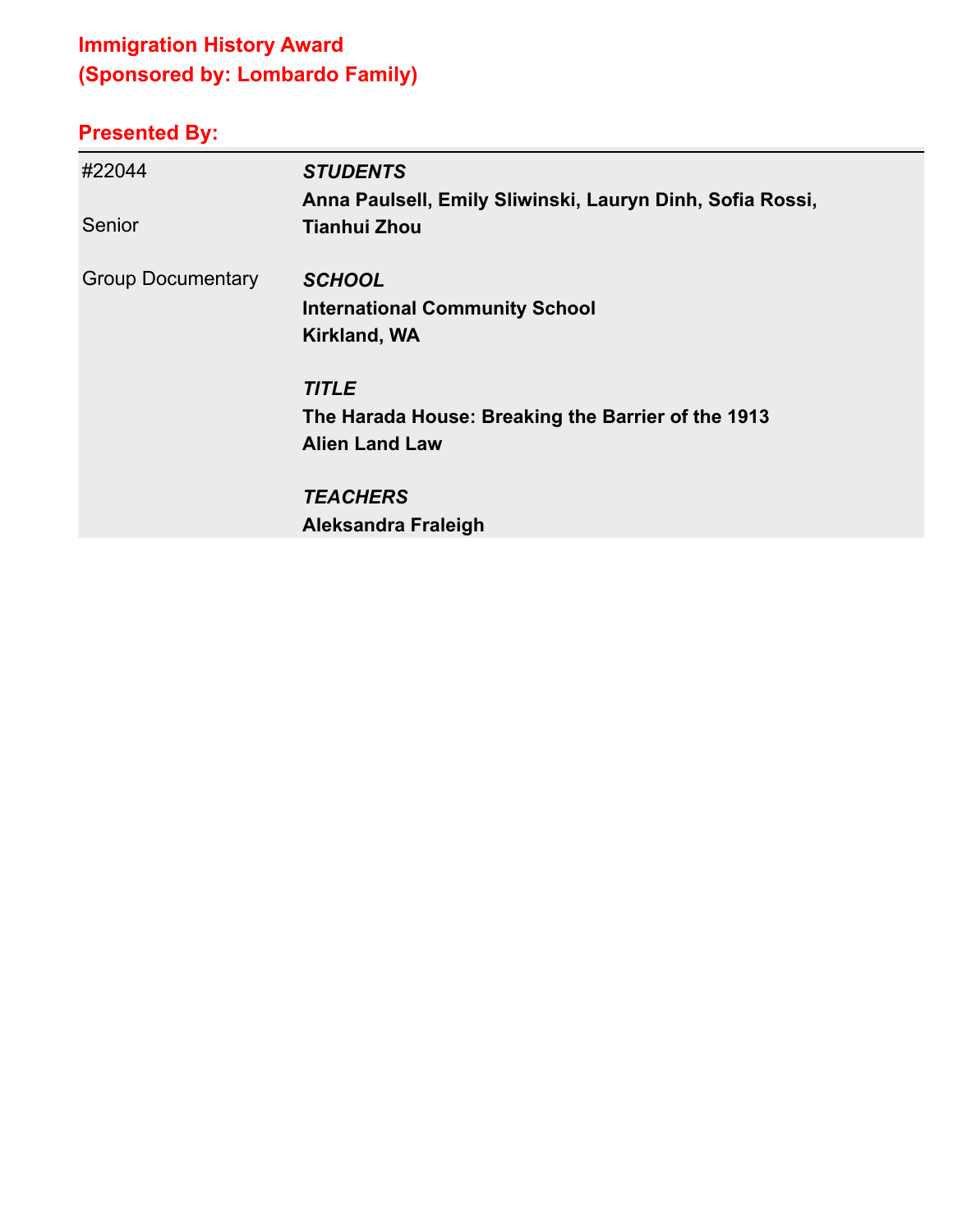# **Irish or Irish-American History 1st Place (Sponsored by: Ancient Order Of Hibernians)**

| #26021               | <b>STUDENTS</b>                                   |
|----------------------|---------------------------------------------------|
|                      | A.J. Camacho, Campbell Koella, Hannah Rasmussen   |
| Senior               |                                                   |
|                      | <b>SCHOOL</b>                                     |
| <b>Group Exhibit</b> | <b>Clayton-Bradley Academy</b>                    |
|                      | Knoxville, TN                                     |
|                      | <b>TITLE</b>                                      |
|                      | The Erie Canal: Breaking the Barrier for American |
|                      | Immigration                                       |
|                      | <b>TEACHERS</b>                                   |
|                      | <b>Lizabeth Shugart</b>                           |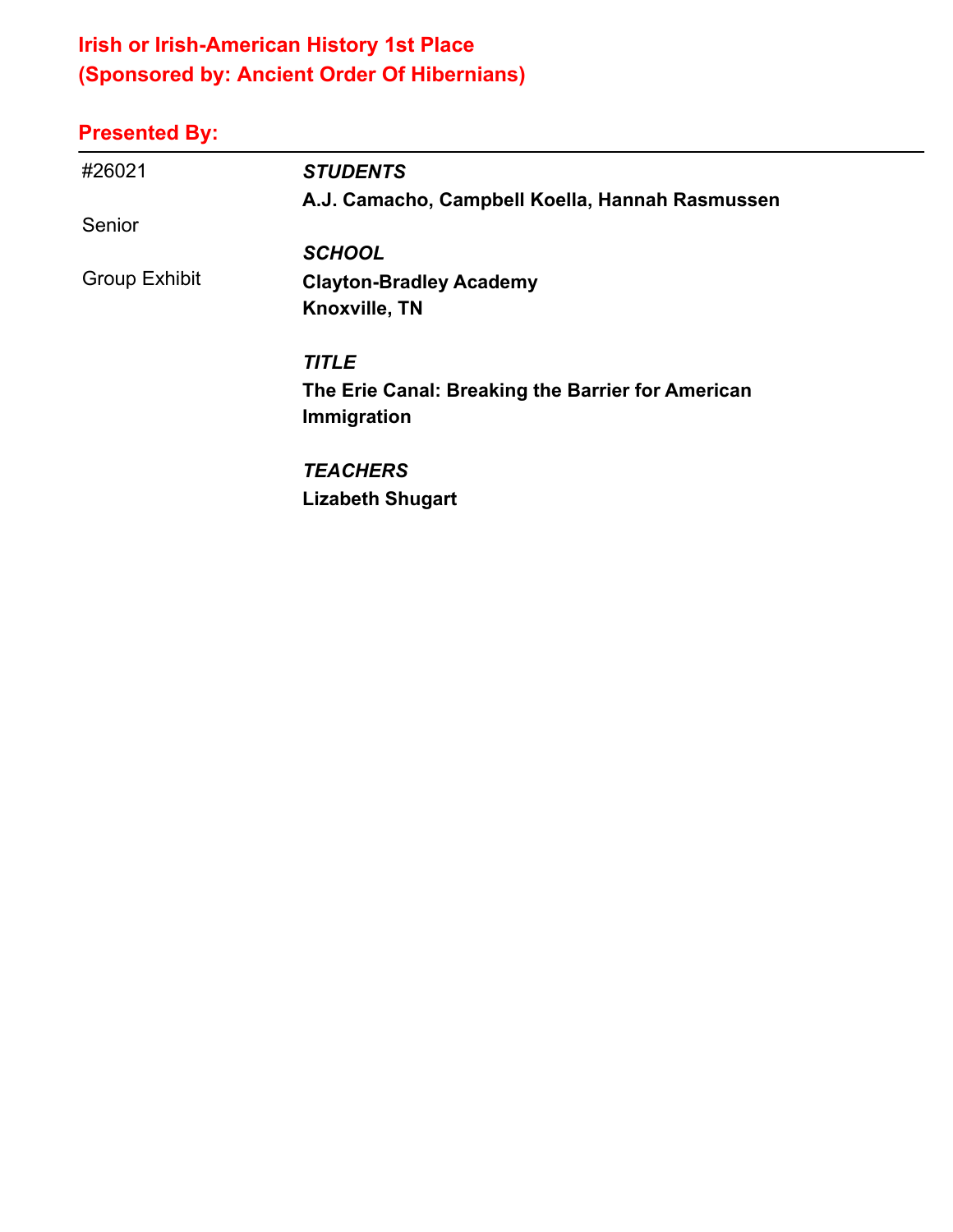# **Irish or Irish-American History 2nd Place (Sponsored by: Ancient Order Of Hibernians)**

| #11036      | <b>STUDENTS</b>                                 |
|-------------|-------------------------------------------------|
|             | <b>Dylan Savoie</b>                             |
| Junior      |                                                 |
|             | <b>SCHOOL</b>                                   |
| Individual  | <b>Applewild School</b>                         |
| Documentary | Leominster, MA                                  |
|             | <b>TITLE</b>                                    |
|             | <b>Cumann na mBan: During the Easter Rising</b> |
|             | <b>TEACHERS</b>                                 |
|             | <b>Todd Goodwin</b>                             |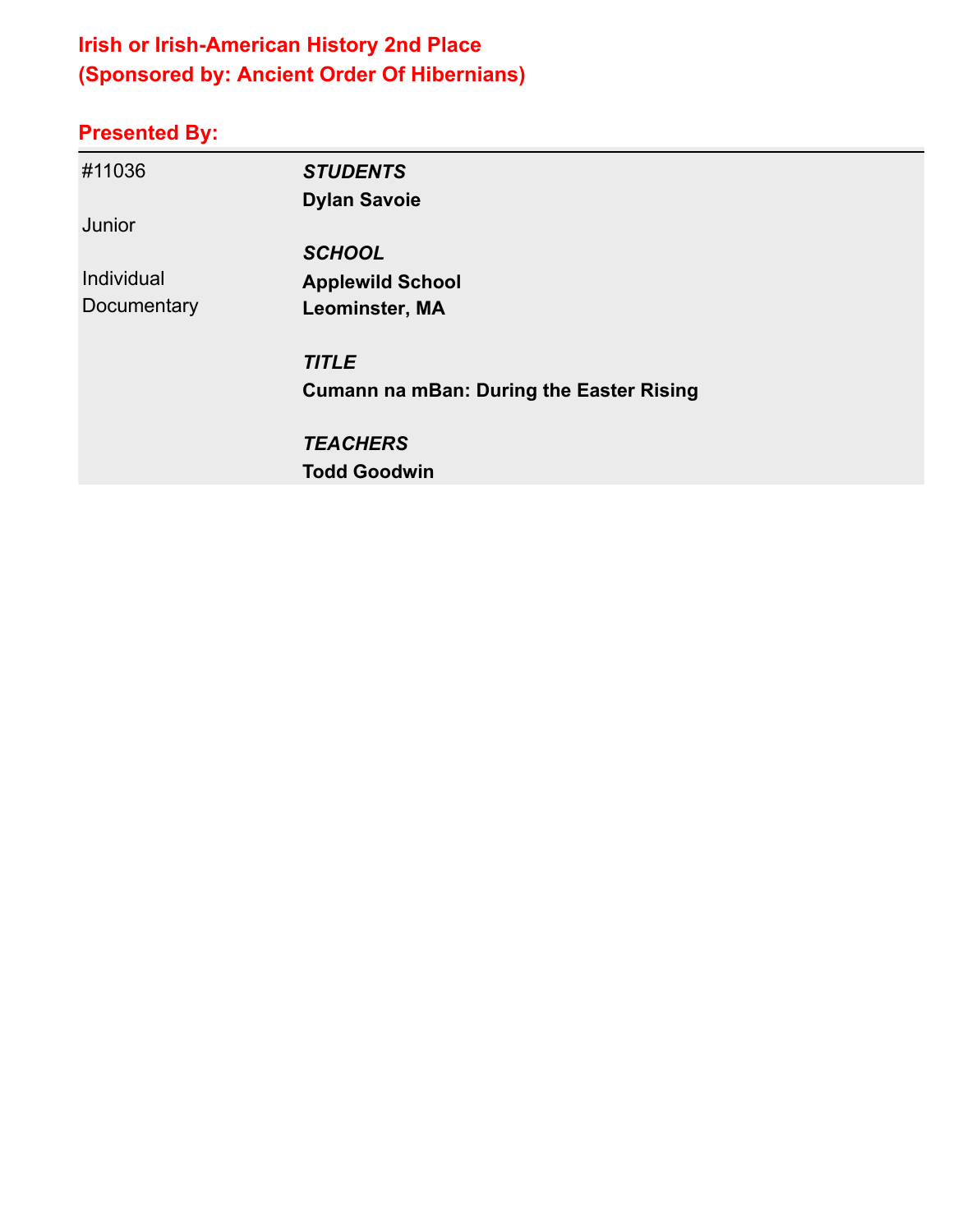## **Latino-American History (Sponsored by: National Park Service)**

# **Presented By:**

| #10056 | <b>STUDENTS</b>                                      |
|--------|------------------------------------------------------|
|        | <b>Brendan Shek</b>                                  |
| Junior |                                                      |
|        | <b>SCHOOL</b>                                        |
| Paper  | <b>JERICHO MIDDLE SCHOOL</b>                         |
|        | Jericho, NY                                          |
|        | <b>TITLE</b>                                         |
|        | "Sí, Se Puede": Dolores Huerta Breaking Barriers for |
|        | <b>Farmworkers' Rights</b>                           |
|        | TE A AUFRO                                           |

*TEACHERS* **Konstantine Kovoros**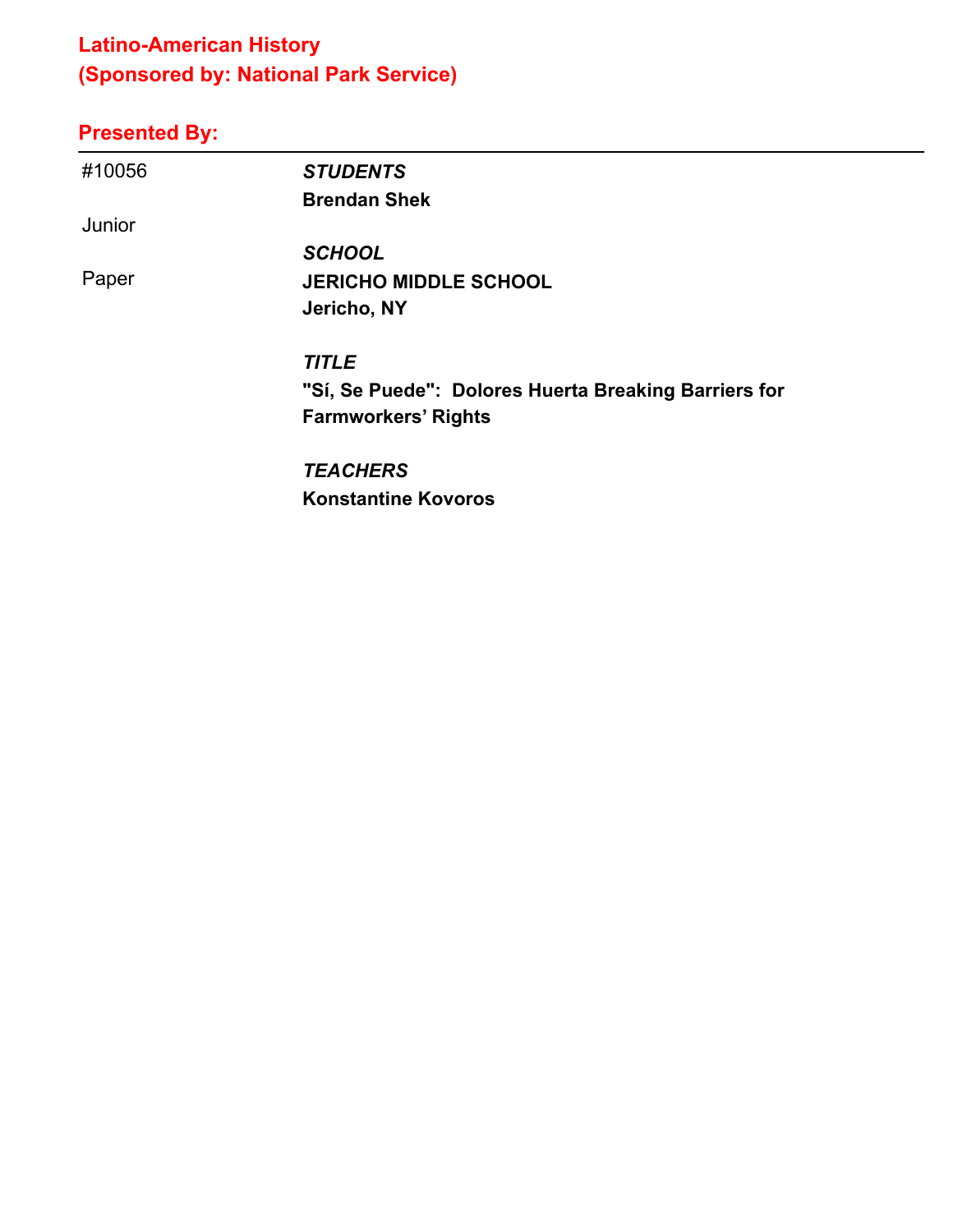# **Latino-American History (Sponsored by: National Park Service)**

| #28062<br>Senior     | <b>STUDENTS</b><br>Herman Archibeque, Madison Satterfeld, Milo Trujillo,<br><b>Olivia Chavez</b> |
|----------------------|--------------------------------------------------------------------------------------------------|
|                      |                                                                                                  |
| <b>Group Website</b> | <b>SCHOOL</b>                                                                                    |
|                      | <b>Moriarty High School</b>                                                                      |
|                      | <b>Moriarty, NM</b>                                                                              |
|                      | <b>TITLE</b>                                                                                     |
|                      | <b>Breaking Cultural Barriers in the Classroom: Chicano</b>                                      |
|                      | <b>Education Reform</b>                                                                          |
|                      | <b>TEACHERS</b>                                                                                  |
|                      | <b>Amy Page</b>                                                                                  |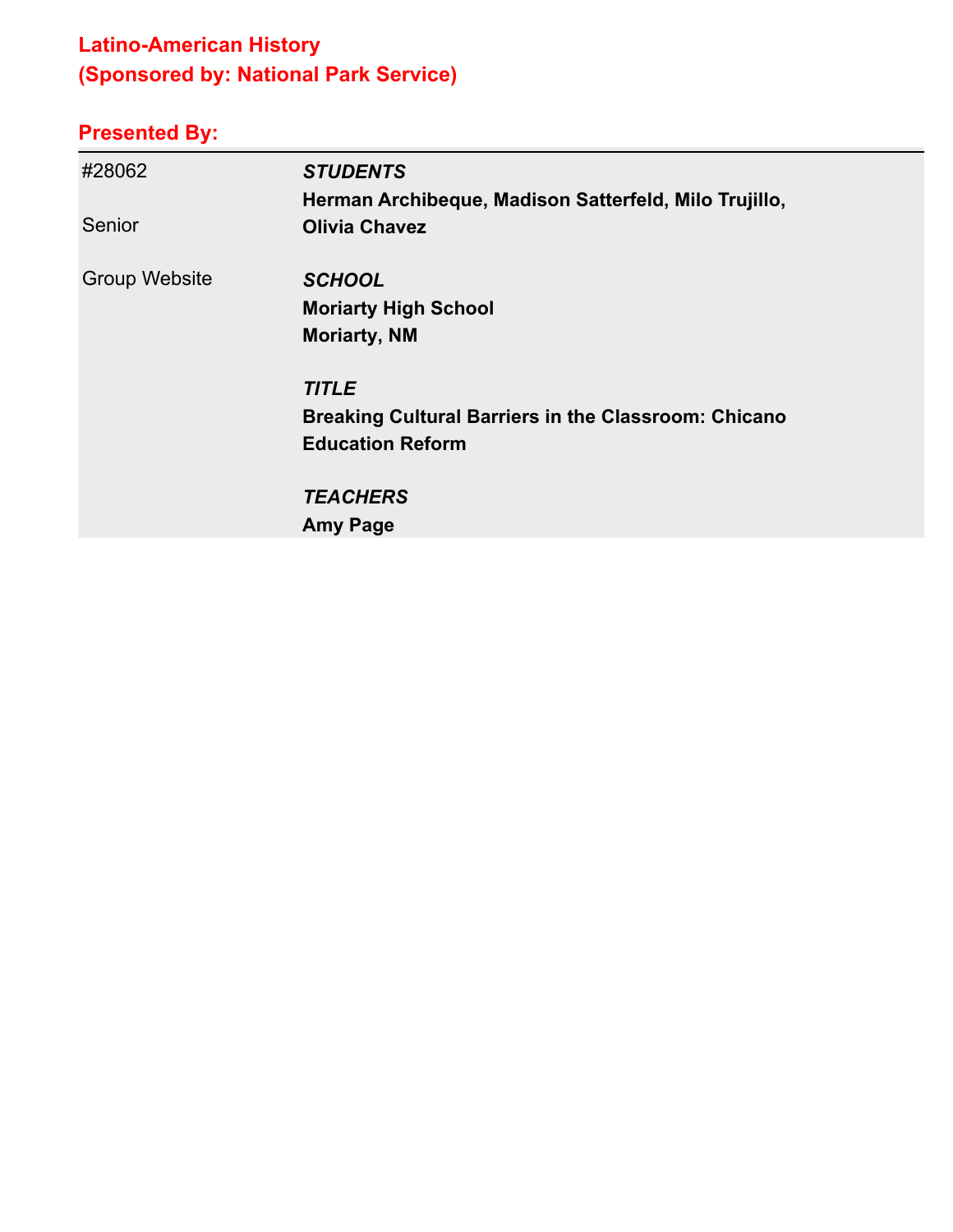# **Lee Allen History of Baseball Award (Sponsored by: Society For American Baseball Research)**

| #26033               | <b>STUDENTS</b>                                   |
|----------------------|---------------------------------------------------|
|                      | Gianna Santangelo, Rebecca Catlos, Tory Bobosky   |
| Senior               |                                                   |
|                      | <b>SCHOOL</b>                                     |
| <b>Group Exhibit</b> | <b>Springfield Local High School</b>              |
|                      | <b>New Middletown, OH</b>                         |
|                      | <b>TITLE</b>                                      |
|                      | A Forgotten Hero: Larry Doby's Fight to Integrate |
|                      | <b>American League Baseball</b>                   |
|                      | <b>TEACHERS</b>                                   |
|                      | <b>Kory Snyder</b>                                |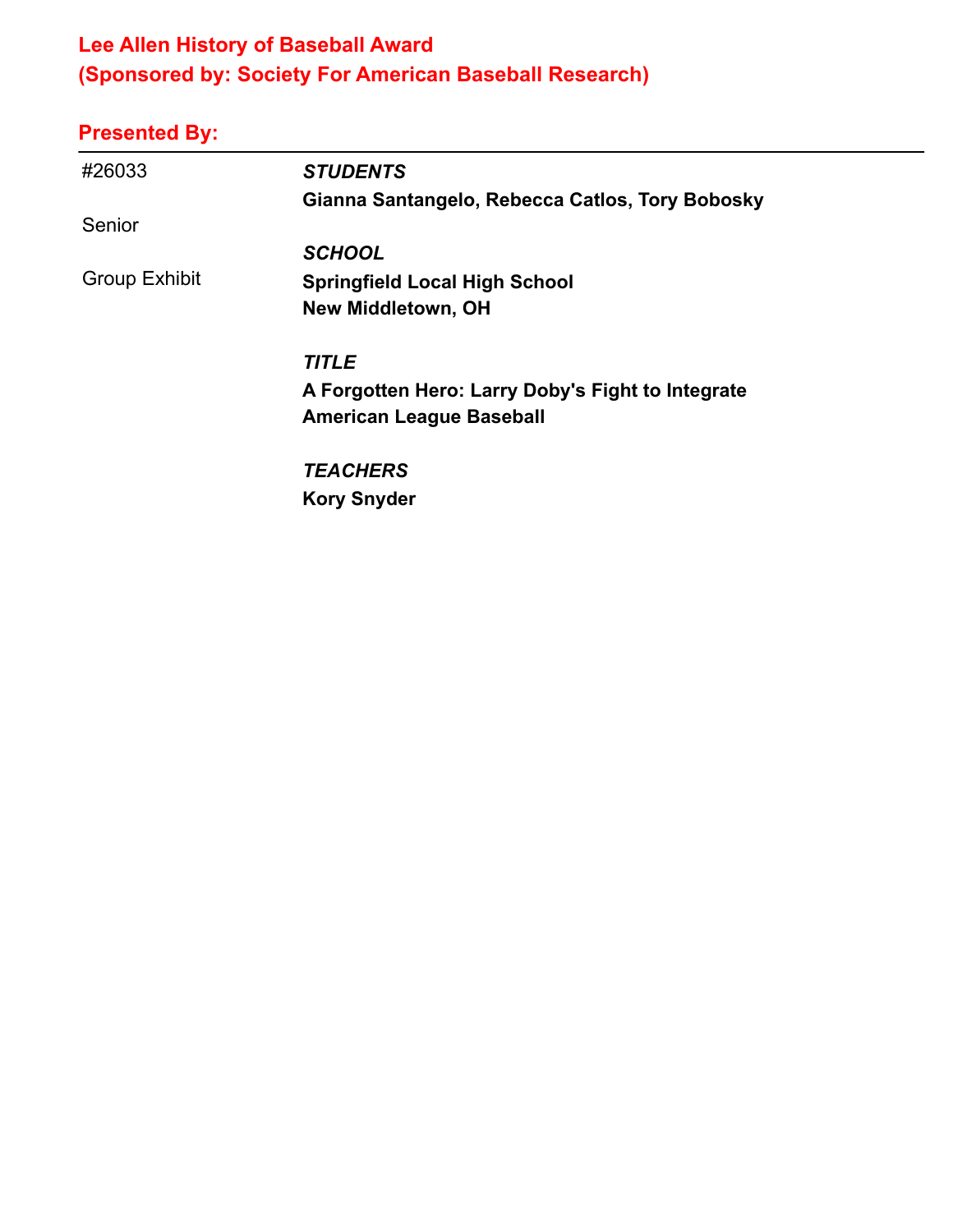# **Native American History Prize (Sponsored by: National Park Service)**

| #13015      | <b>STUDENTS</b>                               |
|-------------|-----------------------------------------------|
|             | <b>Avary Serpa</b>                            |
| Junior      |                                               |
|             | <b>SCHOOL</b>                                 |
| Individual  | <b>St. Philomena's School</b>                 |
| Performance | Newport, RI                                   |
|             | <b>TITLE</b>                                  |
|             | The Syllabary That Shaped the Cherokee Nation |
|             | <b>TEACHERS</b>                               |
|             | <b>Samantha Hedden</b>                        |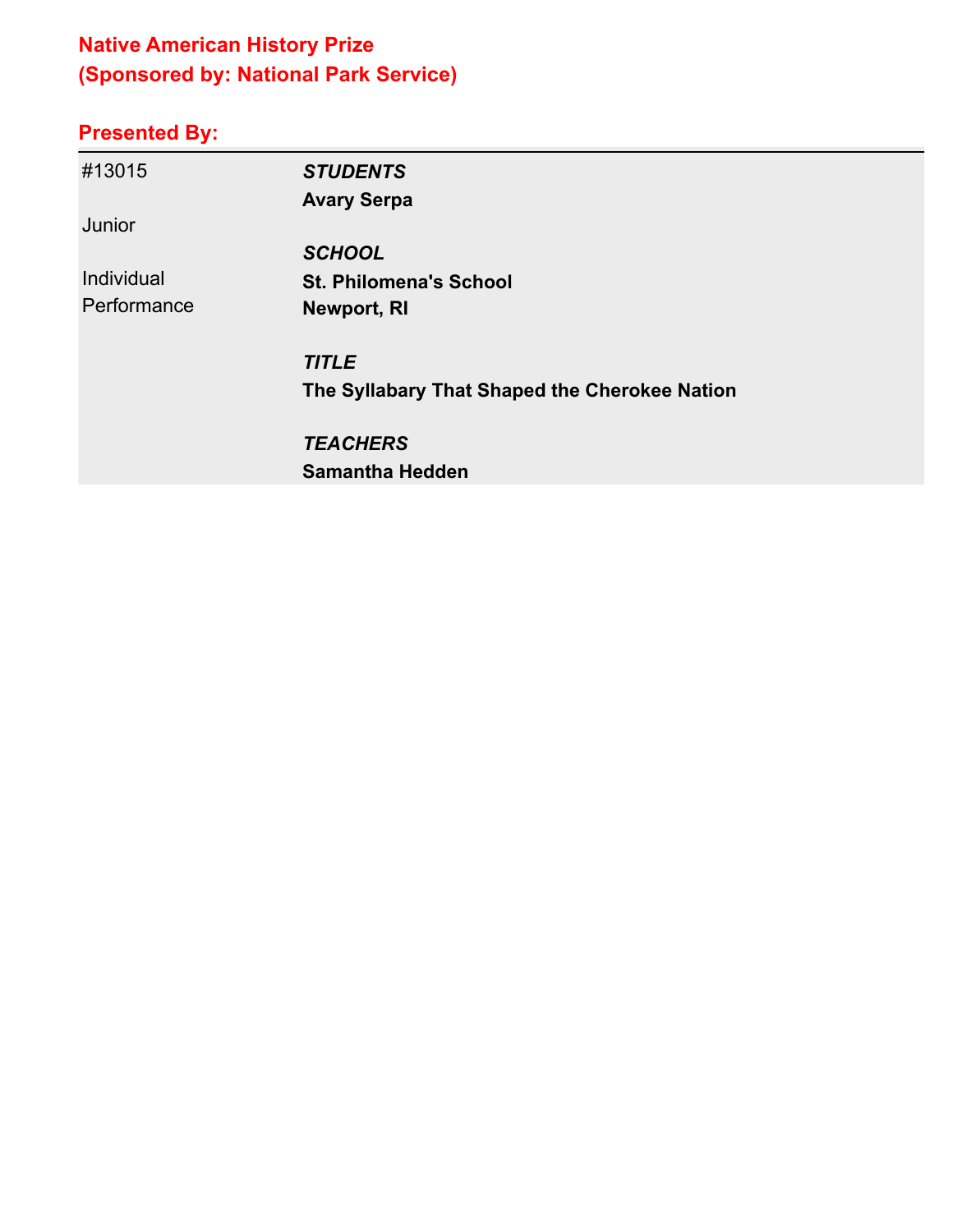# **Native American History Prize (Sponsored by: National Park Service)**

# **Presented By:**

| #20042 | <b>STUDENTS</b>                                       |
|--------|-------------------------------------------------------|
|        | <b>Sophia Shepherd</b>                                |
| Senior |                                                       |
|        | <b>SCHOOL</b>                                         |
| Paper  | <b>Druid Hills High School</b>                        |
|        | Atlanta, GA                                           |
|        | <b>TITLE</b>                                          |
|        | The Enemy is the Knife: Confronting the U.S.          |
|        | Government's Sterilization of Native Americans in the |
|        | <b>1970s</b>                                          |
|        | <b>TEACHERS</b>                                       |

**Carrie Staines**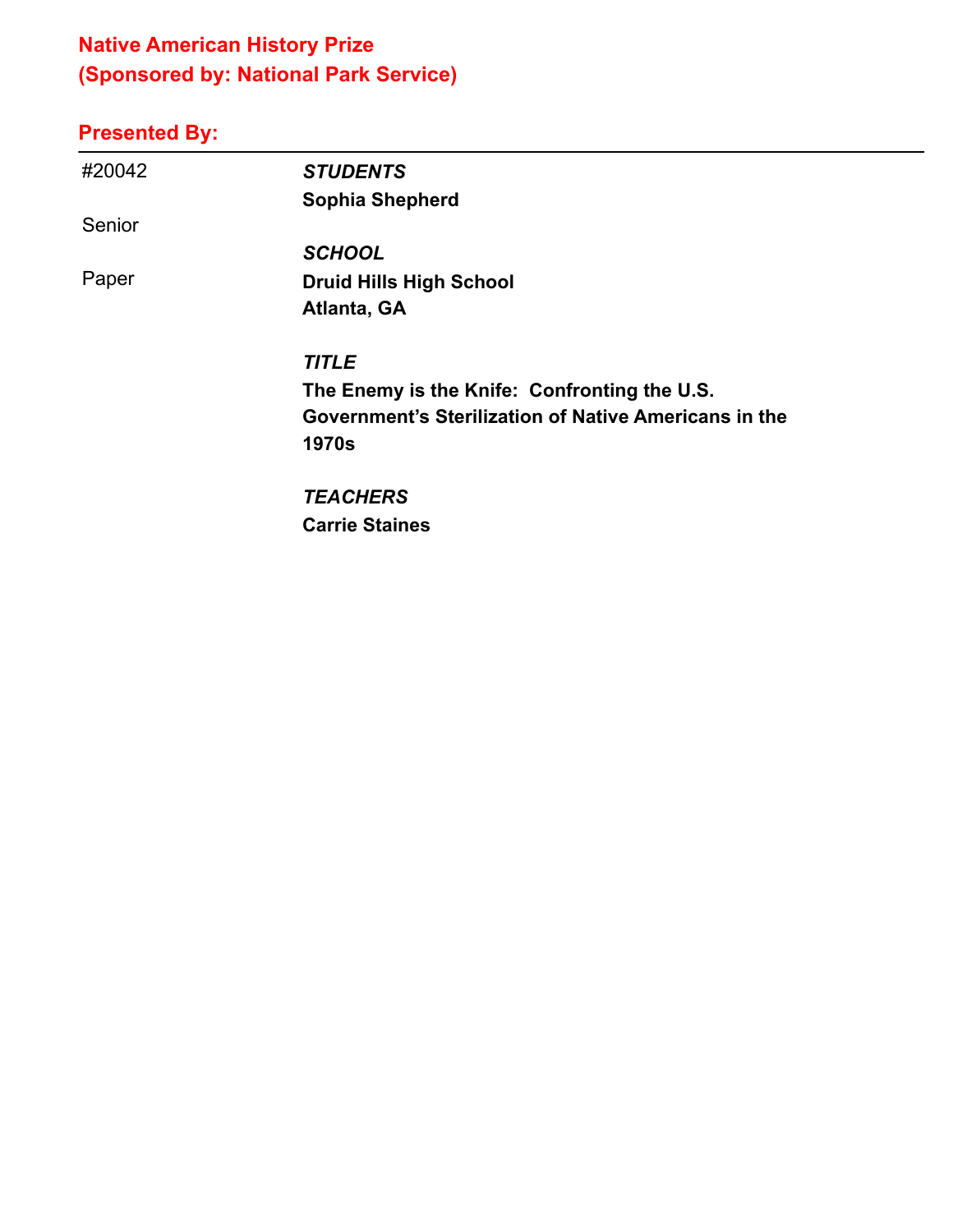#### **U.S. Constitution Award**

# **(Sponsored by: National Archives And Records Administration)**

| #17007                    | <b>STUDENTS</b>                                      |
|---------------------------|------------------------------------------------------|
|                           | <b>Srikar Mudili</b>                                 |
| Junior                    |                                                      |
|                           | <b>SCHOOL</b>                                        |
| <b>Individual Website</b> | <b>University School Of Milwaukee</b>                |
|                           | Franklin, WI                                         |
|                           |                                                      |
|                           | <b>TITLE</b>                                         |
|                           | <b>Executive Order 9981: Desegregating the Armed</b> |
|                           | <b>Services</b>                                      |
|                           |                                                      |
|                           | <b>TEACHERS</b>                                      |
|                           | <b>Chuck Taft</b>                                    |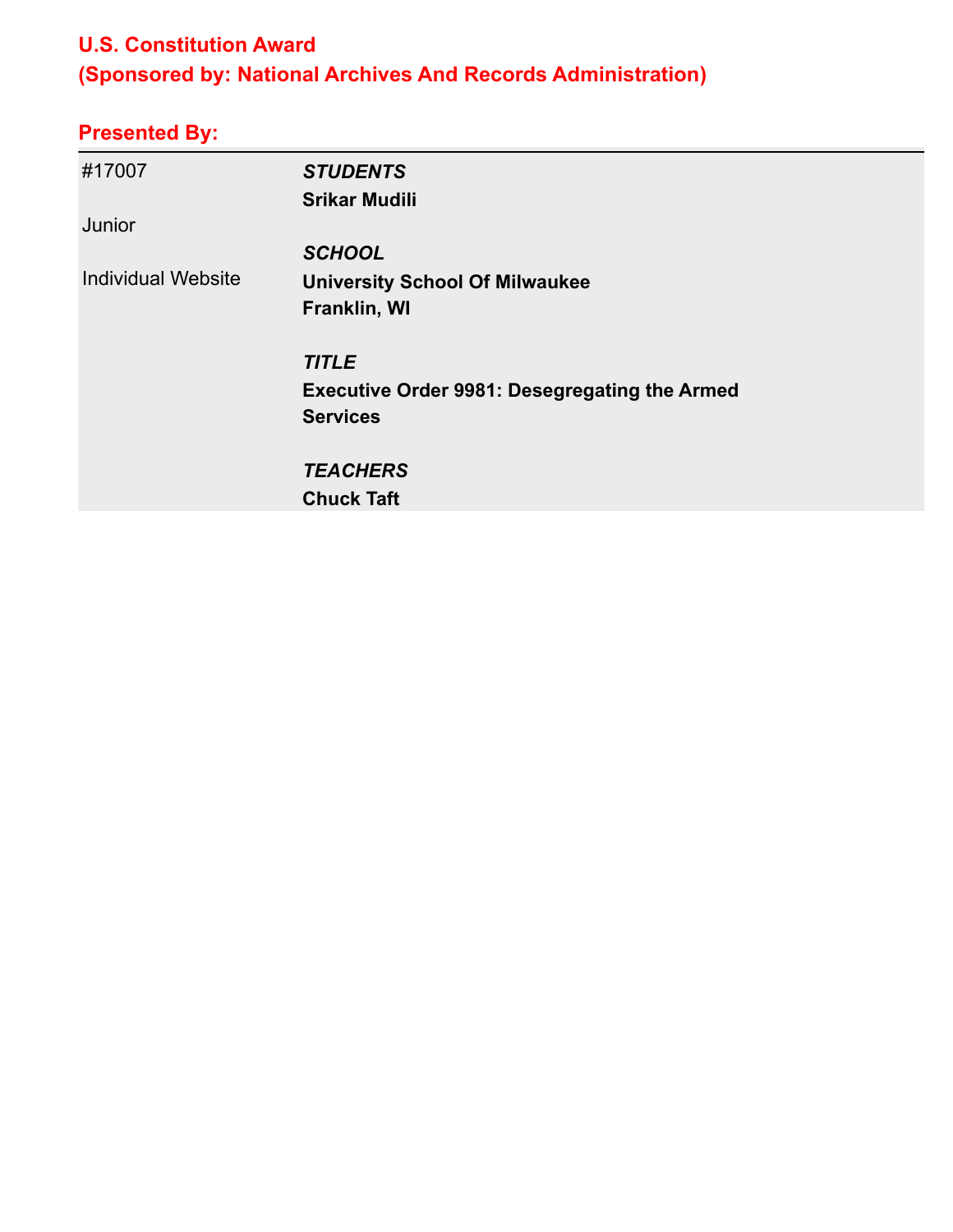#### **U.S. Constitution Award**

# **(Sponsored by: National Archives And Records Administration)**

| #23012      | <b>STUDENTS</b>                                              |
|-------------|--------------------------------------------------------------|
|             | <b>Jack Granahan</b>                                         |
| Senior      |                                                              |
|             | <b>SCHOOL</b>                                                |
| Individual  | <b>Lawrence High School</b>                                  |
| Performance | Lawrenceville, NJ                                            |
|             | <b>TITLE</b>                                                 |
|             | <b>Justice Louis Brandeis: Breaking Economic, Religious,</b> |
|             | and Political Barriers                                       |
|             | <b>TEACHERS</b>                                              |
|             | <b>Priscilla Taylor</b>                                      |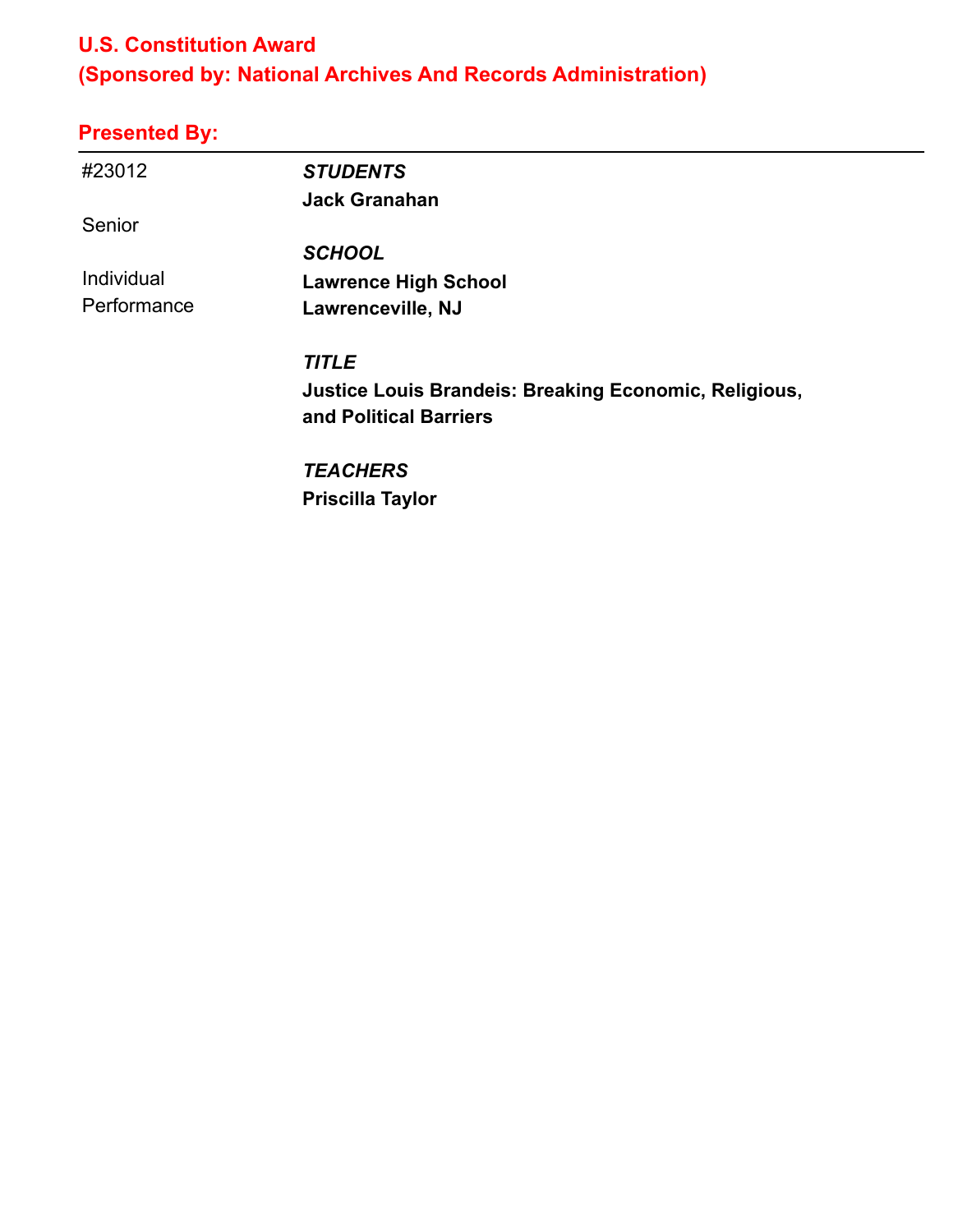## **United States Marine Corps History (Sponsored by: Marine Corps Heritage Foundation)**

| #11074      | <b>STUDENTS</b>                                              |
|-------------|--------------------------------------------------------------|
|             | <b>Zackary Howey</b>                                         |
| Junior      |                                                              |
|             | <b>SCHOOL</b>                                                |
| Individual  | <b>Richards Middle School</b>                                |
| Documentary | <b>Warren, MI</b>                                            |
|             | <b>TITLE</b>                                                 |
|             | <b>Black Angels: Breaking Down Barriers and Fighting for</b> |
|             | the Right to Be Marines                                      |
|             | <b>TEACHERS</b>                                              |
|             | <b>Tara Fugate</b>                                           |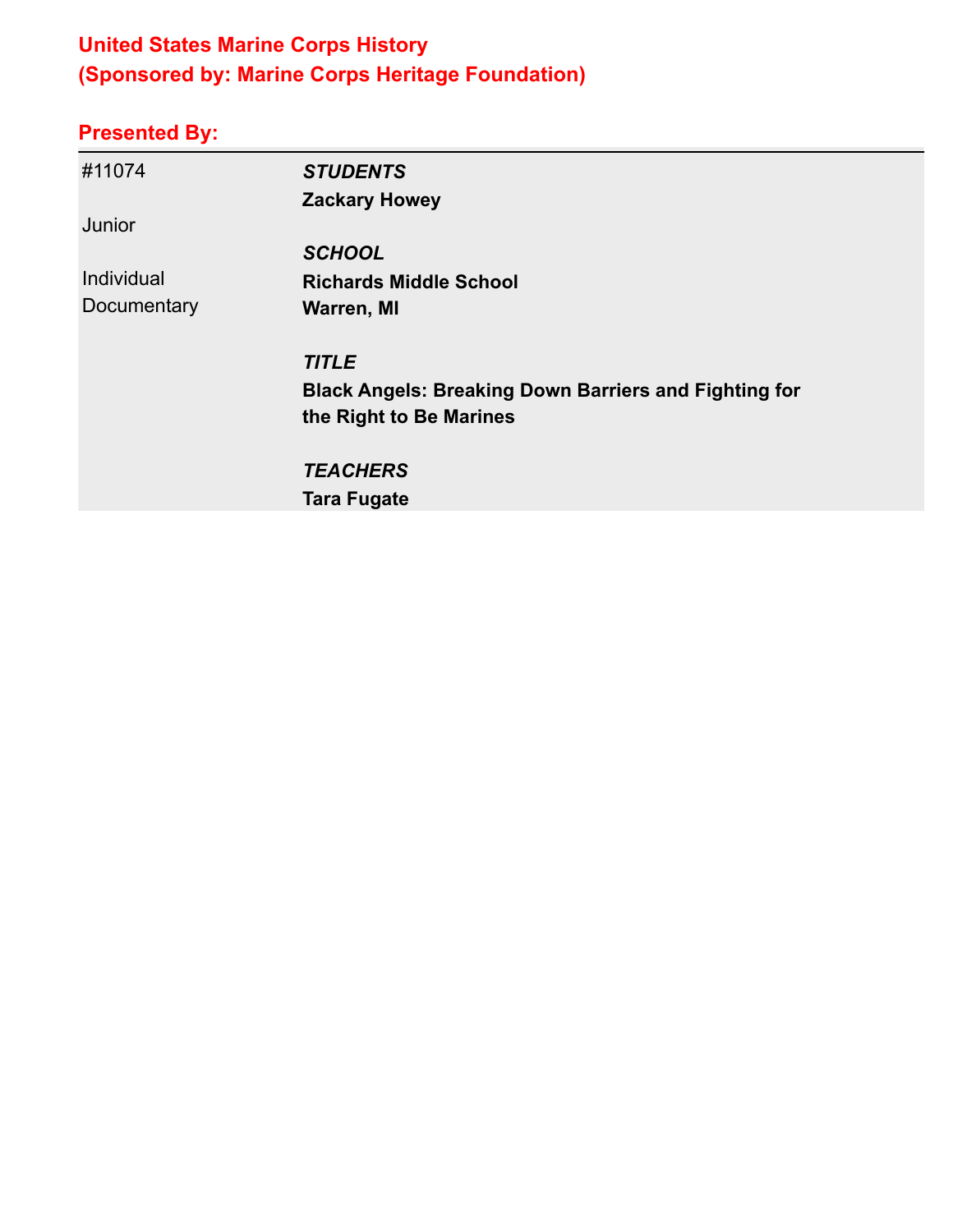## **White House History (Sponsored by: White House Historical Assocation)**

# **Presented By:**

| #21091      | <b>STUDENTS</b>                              |
|-------------|----------------------------------------------|
|             | <b>Jack Ghormley</b>                         |
| Senior      |                                              |
|             | <b>SCHOOL</b>                                |
| Individual  | <b>CONWAY JUNIOR HIGH SCHOOL</b>             |
| Documentary | Conway, AR                                   |
|             | <b>TITLE</b>                                 |
|             | The Fireside Chats: FDR Breaking Barriers in |
|             | <b>Presidential Communication</b>            |
|             | <b>TEACHERS</b>                              |

**Jennifer Barnett**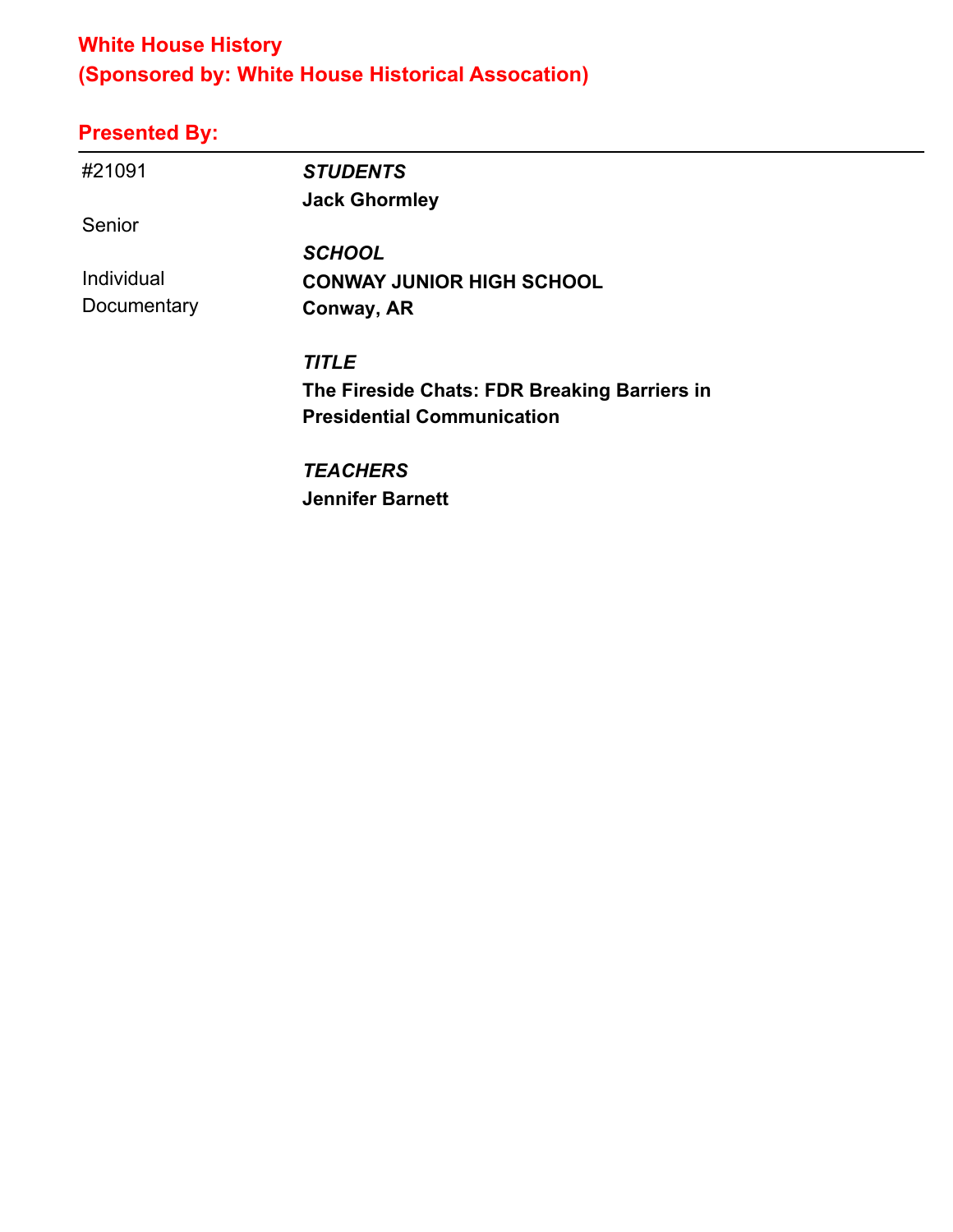# **Women's History (Sponsored by: National Women's History Museum)**

| #16012               | <b>STUDENTS</b>                                       |
|----------------------|-------------------------------------------------------|
|                      | Anna Bronwyn Turney, Natalie Harris                   |
| Junior               |                                                       |
|                      | <b>SCHOOL</b>                                         |
| <b>Group Exhibit</b> | <b>Singapore American School</b>                      |
|                      | Singapore, SA                                         |
|                      | <b>TITLE</b>                                          |
|                      | <b>Julia Child: Redefining Gender Roles One Boeuf</b> |
|                      | <b>Bourguignon at a Time</b>                          |
|                      | <b>TEACHERS</b>                                       |
|                      | <b>Matthew Elms</b>                                   |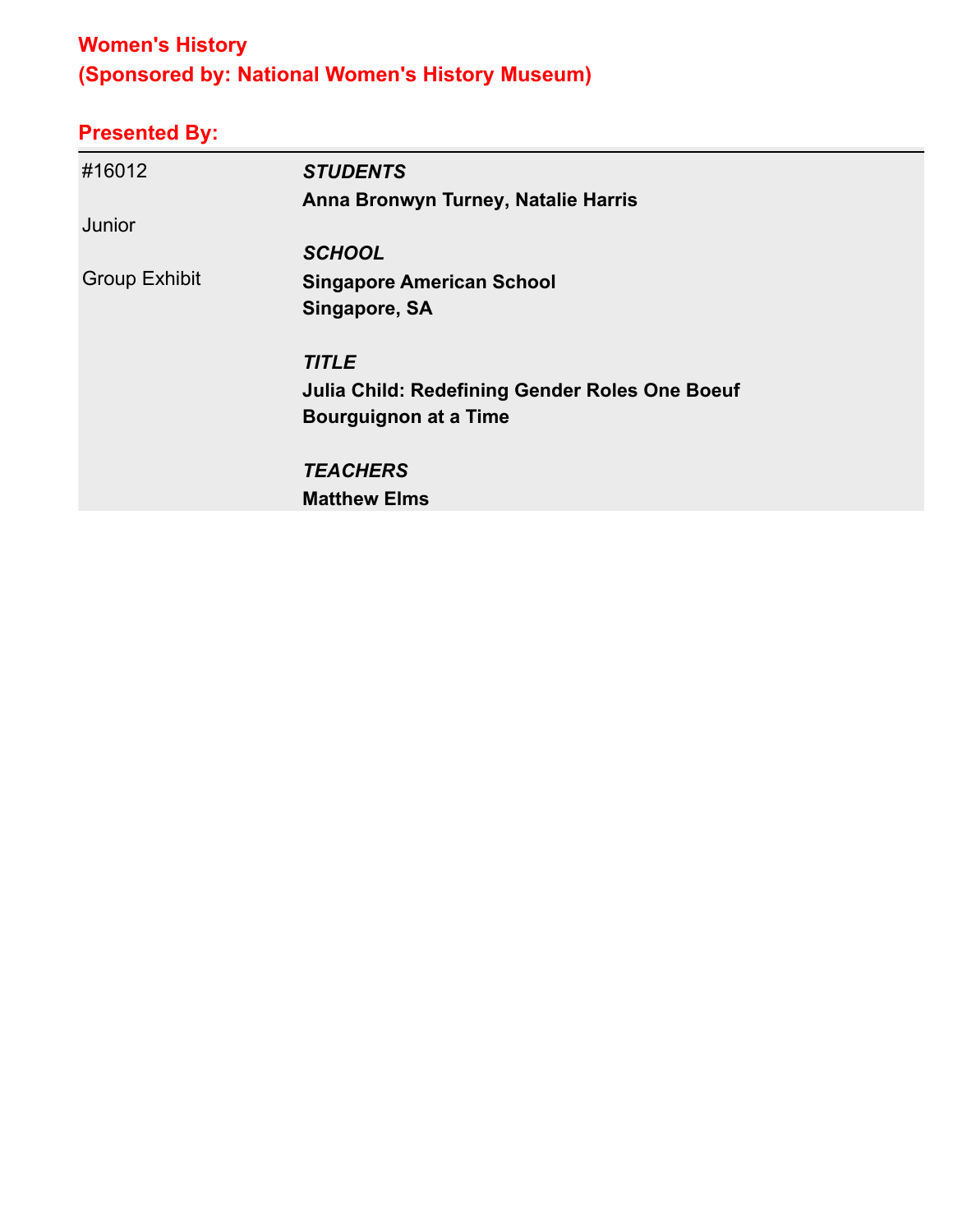## **World War I History Prize (Sponsored by: In Their Footsteps and the General Delegation of the Government of Flanders in the USA)**

| #12046                   | <b>STUDENTS</b><br>Raegan Matthews, Reagan Fitzgerald                               |
|--------------------------|-------------------------------------------------------------------------------------|
| Junior                   |                                                                                     |
|                          | <b>SCHOOL</b>                                                                       |
| <b>Group Documentary</b> | <b>Dunedin Highland Middle School</b>                                               |
|                          | <b>Tarpon springs, FL</b>                                                           |
|                          | <b>TITLE</b>                                                                        |
|                          | <b>Operation Breaking Gender Barriers: The Hello Girls in</b><br><b>World War I</b> |
|                          | <b>TEACHERS</b>                                                                     |
|                          | <b>Teresa Bergstrom</b>                                                             |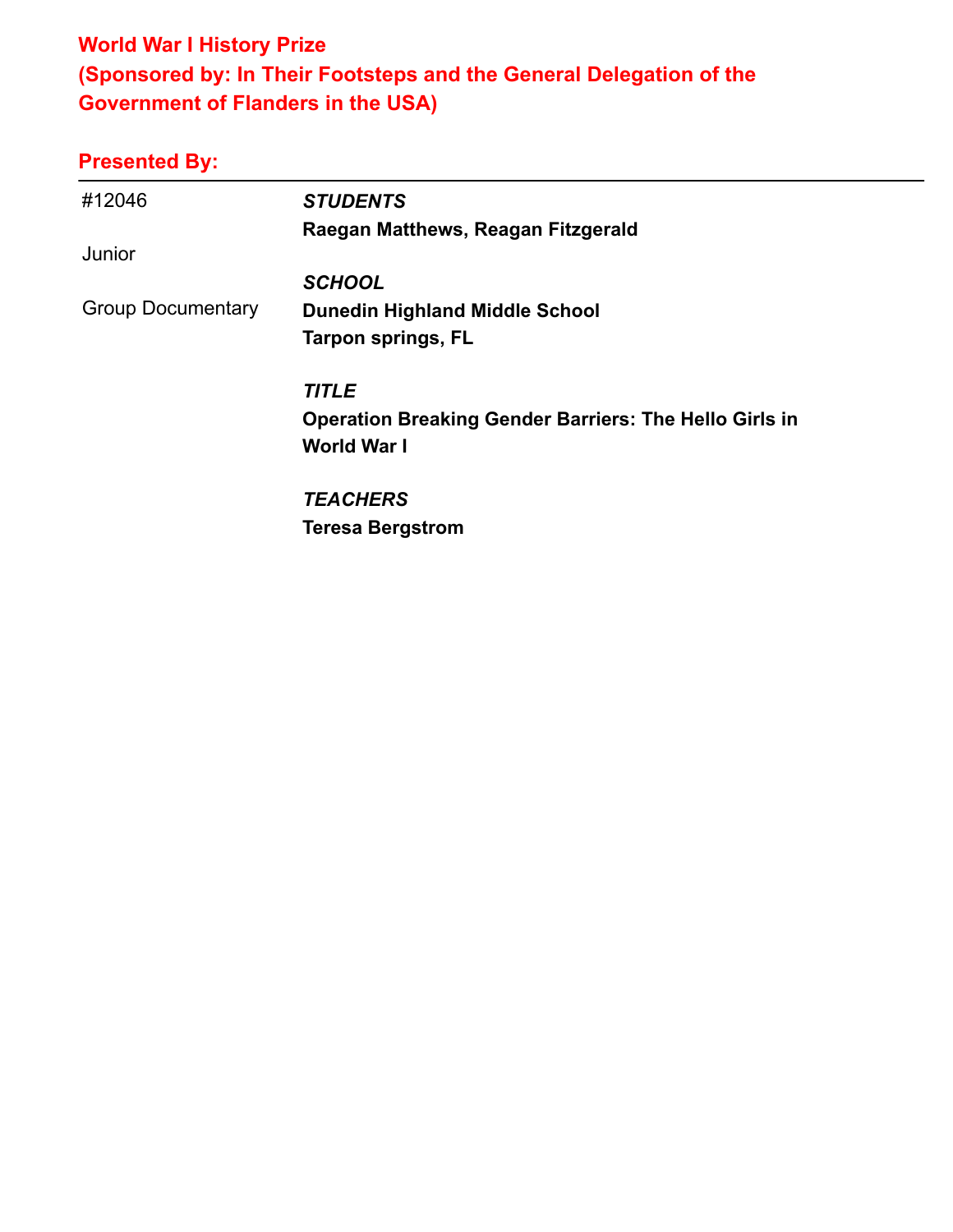## **World War I History Prize (Sponsored by: In Their Footsteps and the General Delegation of the Government of Flanders in the USA)**

| <b>STUDENTS</b>                 |
|---------------------------------|
| <b>Adam Kinder</b>              |
|                                 |
| <b>SCHOOL</b>                   |
| <b>IMPACT EARLY COLLEGE H S</b> |
| Baytown, TX                     |
|                                 |
| <b>TITLE</b>                    |
| <b>To Hell and Back</b>         |
| <b>TEACHERS</b>                 |
| Ilija Milovanovic               |
|                                 |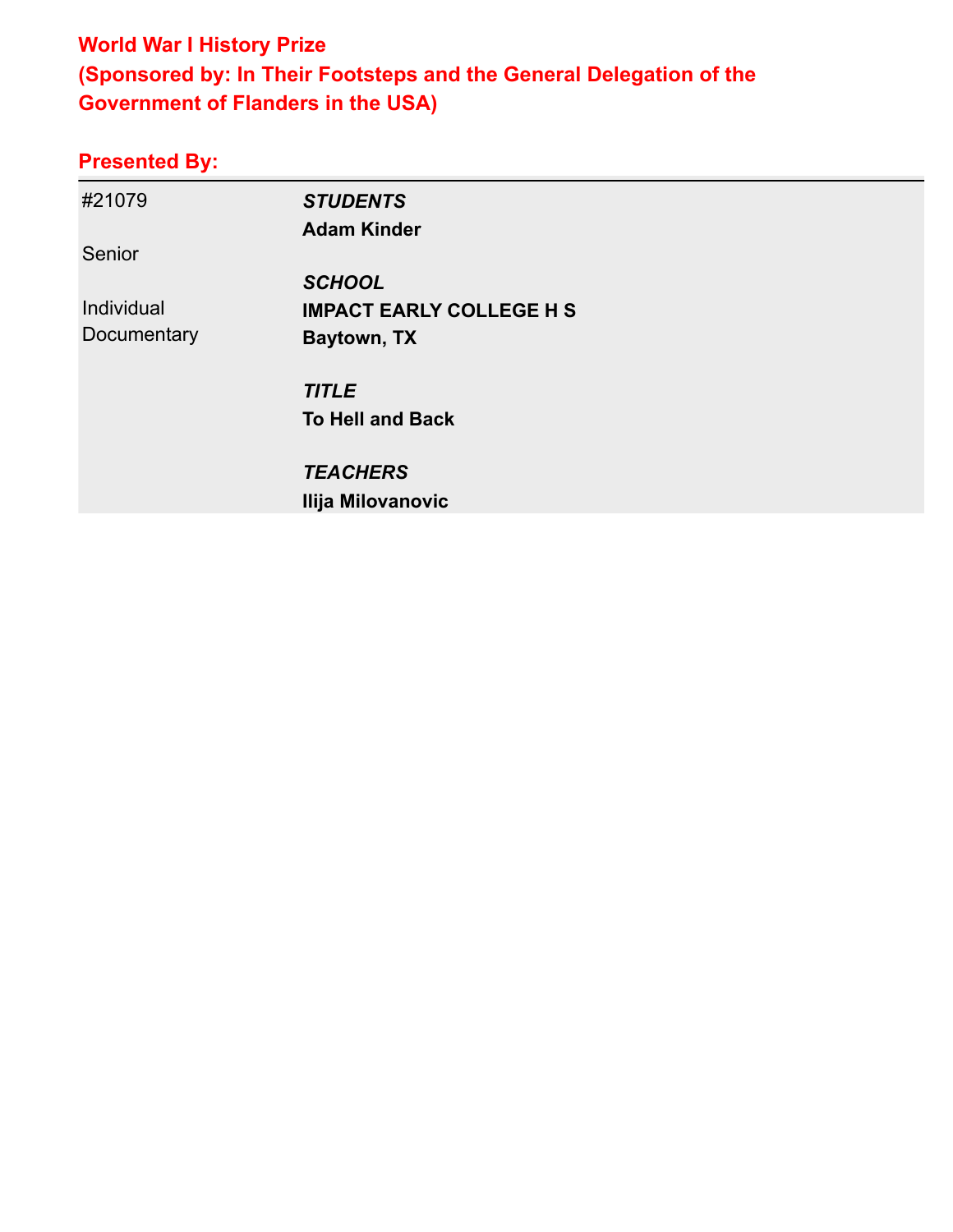# **World War II History Prize (Sponsored by: National World War Ii Museum)**

# **Presented By:**

| #13011      | <b>STUDENTS</b>             |  |
|-------------|-----------------------------|--|
|             | Louisa Blackmoore           |  |
| Junior      |                             |  |
|             | <b>SCHOOL</b>               |  |
| Individual  | <b>WYDOWN MIDDLE</b>        |  |
| Performance | St. Louis, MO               |  |
|             | <b>TITLE</b>                |  |
|             | The Remarkable Ruby Bradley |  |
|             | <b>TEACHERS</b>             |  |

**Alysha Black**